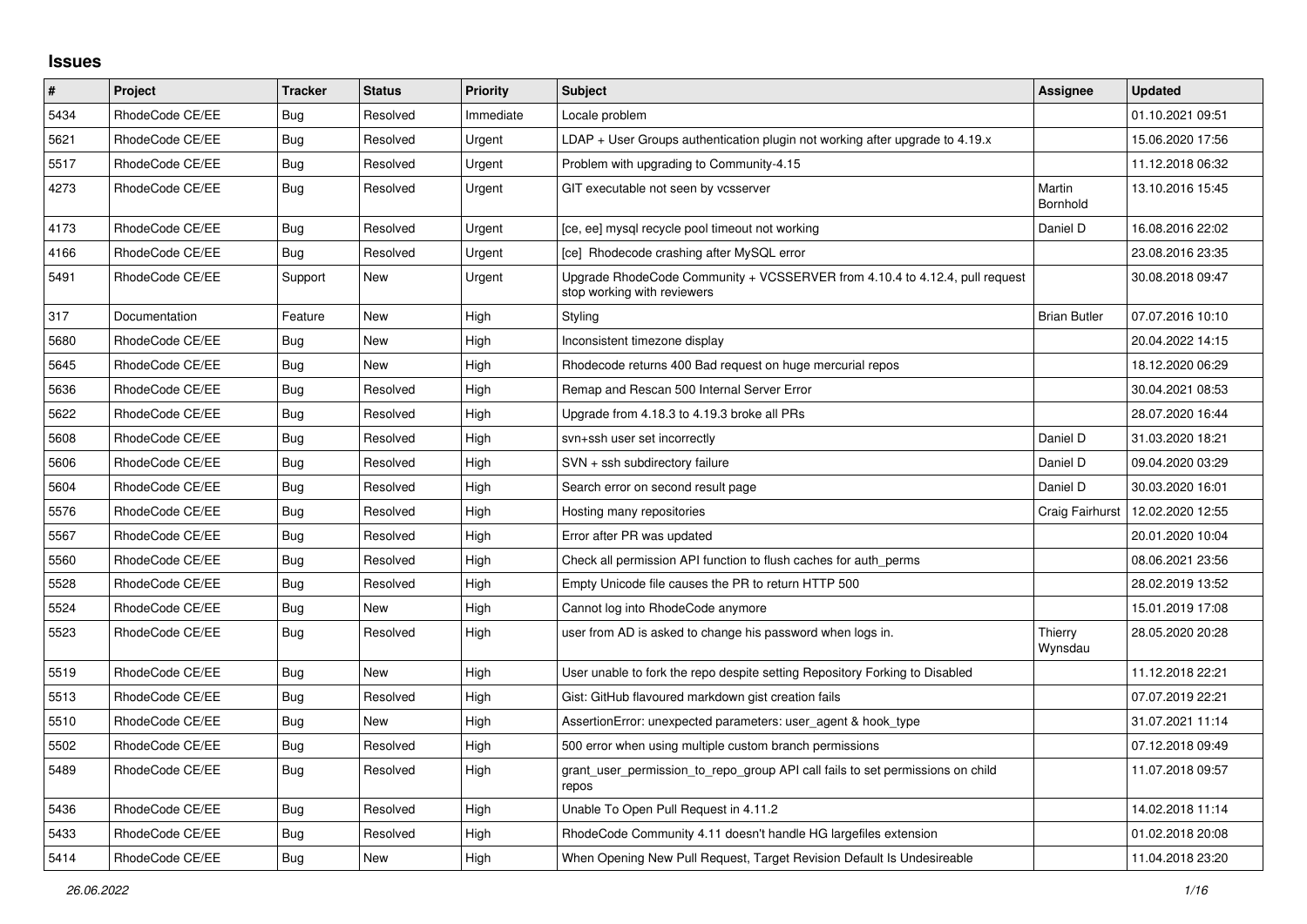| #    | Project         | <b>Tracker</b> | <b>Status</b> | Priority | Subject                                                                                                            | <b>Assignee</b>              | <b>Updated</b>   |
|------|-----------------|----------------|---------------|----------|--------------------------------------------------------------------------------------------------------------------|------------------------------|------------------|
| 5399 | RhodeCode CE/EE | Bug            | In Progress   | High     | Issues with Git LFS integration                                                                                    |                              | 07.07.2019 22:21 |
| 4304 | RhodeCode CE/EE | Bug            | Resolved      | High     | Search: Internal Server Error                                                                                      |                              | 26.11.2016 16:26 |
| 4268 | RhodeCode CE/EE | Bug            | Resolved      | High     | [ee] default reviewers from changed lines is returning wrong values                                                | Daniel D                     | 06.10.2016 14:35 |
| 4233 | RhodeCode CE/EE | Bug            | Resolved      | High     | slack, git push problem                                                                                            | Daniel D                     | 26.09.2016 11:56 |
| 4223 | RhodeCode CE/EE | <b>Bug</b>     | Resolved      | High     | [git, tags] annotated tags not appearing in UI                                                                     | Daniel D                     | 12.09.2016 06:12 |
| 4206 | RhodeCode CE/EE | Bug            | Resolved      | High     | Error creating SVN groups                                                                                          |                              | 15.09.2016 13:24 |
| 4199 | RhodeCode CE/EE | Bug            | Resolved      | High     | investigate: ongoing SSL problems when switching to 4.X from 3.X                                                   | Johannes<br>Bornhold         | 15.09.2016 13:14 |
| 4184 | RhodeCode CE/EE | Bug            | Resolved      | High     | fix content INT overflow bug                                                                                       | Marcin<br>Kuzminski<br>[CTO] | 23.08.2016 10:31 |
| 4116 | RhodeCode CE/EE | Bug            | New           | High     | [ee] Starting EE or running paster commands like setup-rhodecode does not work<br>without setting LC_ALL properly. |                              | 18.08.2016 21:03 |
| 3372 | RhodeCode CE/EE | Bug            | In Progress   | High     | [Idap, groups] Customer gets an empty list of groups                                                               | Mikhail<br>Chernykh          | 08.06.2016 11:32 |
| 5552 | RhodeCode CE/EE | Feature        | <b>New</b>    | High     | PR dependency across repos                                                                                         |                              | 22.06.2019 01:15 |
| 5289 | RhodeCode CE/EE | Feature        | New           | High     | Ability to Upload/Replace a file using the UI                                                                      |                              | 22.09.2017 10:29 |
| 4213 | RhodeCode CE/EE | Feature        | New           | High     | Embed PostgreSQL database                                                                                          | Marcin<br>Kuzminski<br>[CTO] | 03.09.2016 23:45 |
| 5639 | RhodeCode CE/EE | Support        | New           | High     | 500 Internal Server Error   The server has either erred  after importing Database<br>from backup                   |                              | 22.11.2020 09:15 |
| 5516 | RhodeCode CE/EE | Support        | Resolved      | High     | Cannot log into RhodeCode                                                                                          | Thierry<br>Wynsdau           | 28.05.2020 20:28 |
| 4677 | RhodeCode CE/EE | Support        | Resolved      | High     | API get repo refs not working?                                                                                     |                              | 19.12.2016 11:46 |
| 4243 | RhodeCode CE/EE | Support        | Resolved      | High     | Gist visibility update?                                                                                            | Martin<br>Bornhold           | 27.09.2016 06:40 |
| 3364 | RhodeCode CE/EE | Support        | New           | High     | Allow Specifying the Commit Message for Pull Request Merges                                                        |                              | 17.04.2018 21:51 |
| 5391 | RhodeCode CE/EE | Task           | Resolved      | High     | Secure Email change                                                                                                |                              | 17.04.2018 21:50 |
| 4251 | RhodeCode CE/EE | Task           | Feedback      | High     | [customer] Pull request with subrepos                                                                              | Martin<br>Bornhold           | 10.11.2016 17:52 |
| 4235 | RhodeCode CE/EE | Task           | Resolved      | High     | Support GIT LFS server                                                                                             |                              | 23.03.2017 17:24 |
| 5628 | Documentation   | Bug            | New           | Normal   | Problems with SSH Connection docs                                                                                  |                              | 06.05.2022 21:14 |
| 5627 | Documentation   | Bug            | New           | Normal   | Immediate re-run of rhodecode-index throws warnings on some repos (and suggests<br>rebuild from scratch)           |                              | 02.07.2020 19:41 |
| 5625 | Documentation   | <b>Bug</b>     | New           | Normal   | Feedback on RhodeCode Full-text search docs                                                                        |                              | 02.07.2020 19:22 |
| 5551 | Documentation   | Bug            | New           | Normal   | Mention LargeFile and LFS in the Backup page                                                                       |                              | 21.04.2019 20:58 |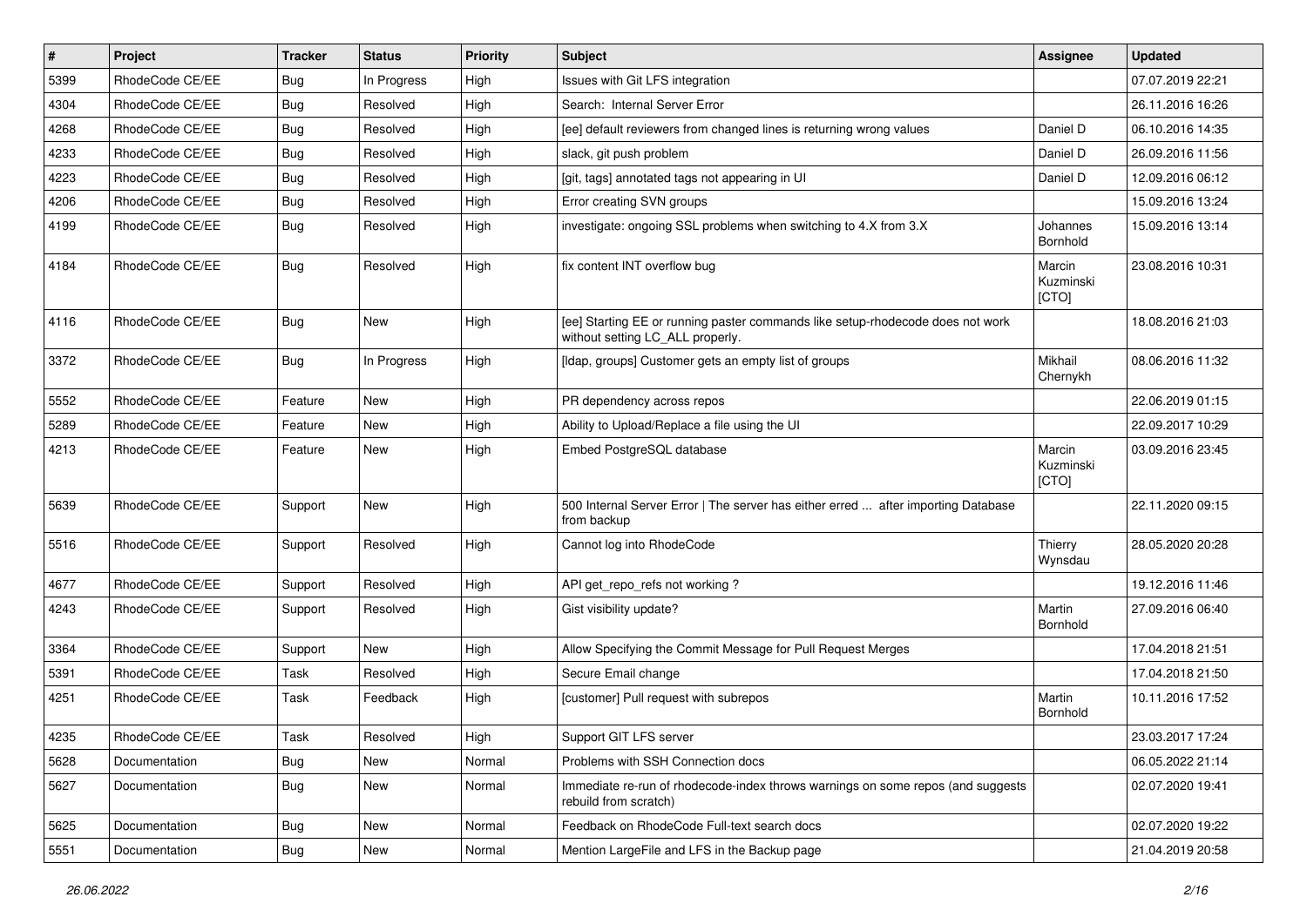| $\vert$ # | Project              | Tracker    | <b>Status</b> | <b>Priority</b> | <b>Subject</b>                                                                      | <b>Assignee</b>     | <b>Updated</b>   |
|-----------|----------------------|------------|---------------|-----------------|-------------------------------------------------------------------------------------|---------------------|------------------|
| 5348      | Documentation        | <b>Bug</b> | New           | Normal          | Uninstall documentaion missing some steps                                           |                     | 06.07.2017 10:25 |
| 5347      | Documentation        | <b>Bug</b> | New           | Normal          | Post Install steps should include Apache or Nginx setup.                            |                     | 06.07.2017 10:23 |
| 5248      | Documentation        | <b>Bug</b> | New           | Normal          | Installation of rhodecode-tools                                                     |                     | 16.03.2017 16:35 |
| 5153      | Documentation        | <b>Bug</b> | Resolved      | Normal          | Documentation: /tmp permissions                                                     |                     | 04.01.2017 13:02 |
| 687       | Documentation        | Feature    | New           | Normal          | [Integraton] - Elastic search integration                                           | <b>Brian Butler</b> | 01.07.2016 14:15 |
| 659       | Documentation        | Feature    | New           | Normal          | Peer to Peer Failover                                                               | <b>Brian Butler</b> | 01.07.2016 14:15 |
| 5591      | Documentation        | Support    | New           | Normal          | documentation typo                                                                  |                     | 04.02.2020 19:43 |
| 5529      | Documentation        | Support    | New           | Normal          | Documentation does not detail watched repositories                                  |                     | 07.02.2019 00:16 |
| 5423      | Documentation        | Support    | Resolved      | Normal          | API-Documentation for Method "create_repo_group" faulty                             |                     | 22.01.2018 16:23 |
| 5237      | Documentation        | Support    | New           | Normal          | documentation for DR                                                                |                     | 06.03.2017 23:34 |
| 3093      | Documentation        | Task       | New           | Normal          | [API] - update hg/git update pr API. Auto updates PR on push                        | <b>Brian Butler</b> | 01.07.2016 14:15 |
| 3092      | Documentation        | Task       | New           | Normal          | [RCE, ini] - doc available settings + check tender with Gemalto hacks               | <b>Brian Butler</b> | 01.07.2016 14:15 |
| 737       | Documentation        | Task       | New           | Normal          | What is an extra field and how do you add it?                                       |                     | 01.07.2016 14:15 |
| 682       | Documentation        | Task       | New           | Normal          | Error Msg guide                                                                     | <b>Brian Butler</b> | 01.07.2016 14:15 |
| 3994      | RhodeCode Appenlight | <b>Bug</b> | New           | Normal          | during setup, user is given option to make admin account even if one does not exist |                     | 08.06.2016 12:44 |
| 3991      | RhodeCode Appenlight | Bug        | Resolved      | Normal          | report logs need upper margin                                                       |                     | 21.06.2016 18:55 |
| 3990      | RhodeCode Appenlight | <b>Bug</b> | New           | Normal          | some dashboard builder buttons are up against fields                                |                     | 07.06.2016 12:01 |
| 3989      | RhodeCode Appenlight | Bug        | Resolved      | Normal          | even up report spacing                                                              |                     | 21.06.2016 18:55 |
| 3987      | RhodeCode Appenlight | <b>Bug</b> | New           | Normal          | adjust footer so it's consistent with the website footer                            |                     | 15.06.2016 10:20 |
| 3986      | RhodeCode Appenlight | <b>Bug</b> | New           | Normal          | table headers should be left aligned                                                |                     | 07.06.2016 11:53 |
| 4071      | RhodeCode Appenlight | Feature    | New           | Normal          | Allow for easy out-out of assigned permissions                                      |                     | 05.07.2016 10:14 |
| 4064      | RhodeCode Appenlight | Feature    | New           | Normal          | Create a multiple action feature for Reports and Logs lists                         |                     | 30.06.2016 15:18 |
| 4063      | RhodeCode Appenlight | Feature    | New           | Normal          | add option to specify custom value in dashboard select                              |                     | 30.06.2016 15:17 |
| 4062      | RhodeCode Appenlight | Feature    | New           | Normal          | A way to see browser breakdown for an error                                         |                     | 30.06.2016 15:16 |
| 4061      | RhodeCode Appenlight | Feature    | New           | Normal          | Timezone for applications                                                           |                     | 30.06.2016 15:16 |
| 4060      | RhodeCode Appenlight | Feature    | New           | Normal          | Replayable requests                                                                 |                     | 30.06.2016 15:15 |
| 4059      | RhodeCode Appenlight | Feature    | New           | Normal          | Server Monitoring                                                                   |                     | 30.06.2016 15:15 |
| 4057      | RhodeCode Appenlight | Feature    | New           | Normal          | Negation option for search filter                                                   |                     | 30.06.2016 15:12 |
| 4056      | RhodeCode Appenlight | Feature    | New           | Normal          | Optionally allow to filter graphs per machine in dashboard                          |                     | 30.06.2016 15:12 |
| 4052      | RhodeCode Appenlight | Task       | New           | Normal          | release fixes                                                                       | Marcin Lulek        | 29.06.2016 12:14 |
| 5679      | RhodeCode CE/EE      | Bug        | New           | Normal          | Data directory continues to grow until it fills disk partition                      |                     | 25.04.2022 11:42 |
| 5672      | RhodeCode CE/EE      | <b>Bug</b> | New           | Normal          | Unable to browse git repository folders with # in names                             |                     | 16.12.2021 18:13 |
| 5670      | RhodeCode CE/EE      | Bug        | New           | Normal          | Repo-level administrators can usurp owner of repoistory                             |                     | 01.12.2021 16:18 |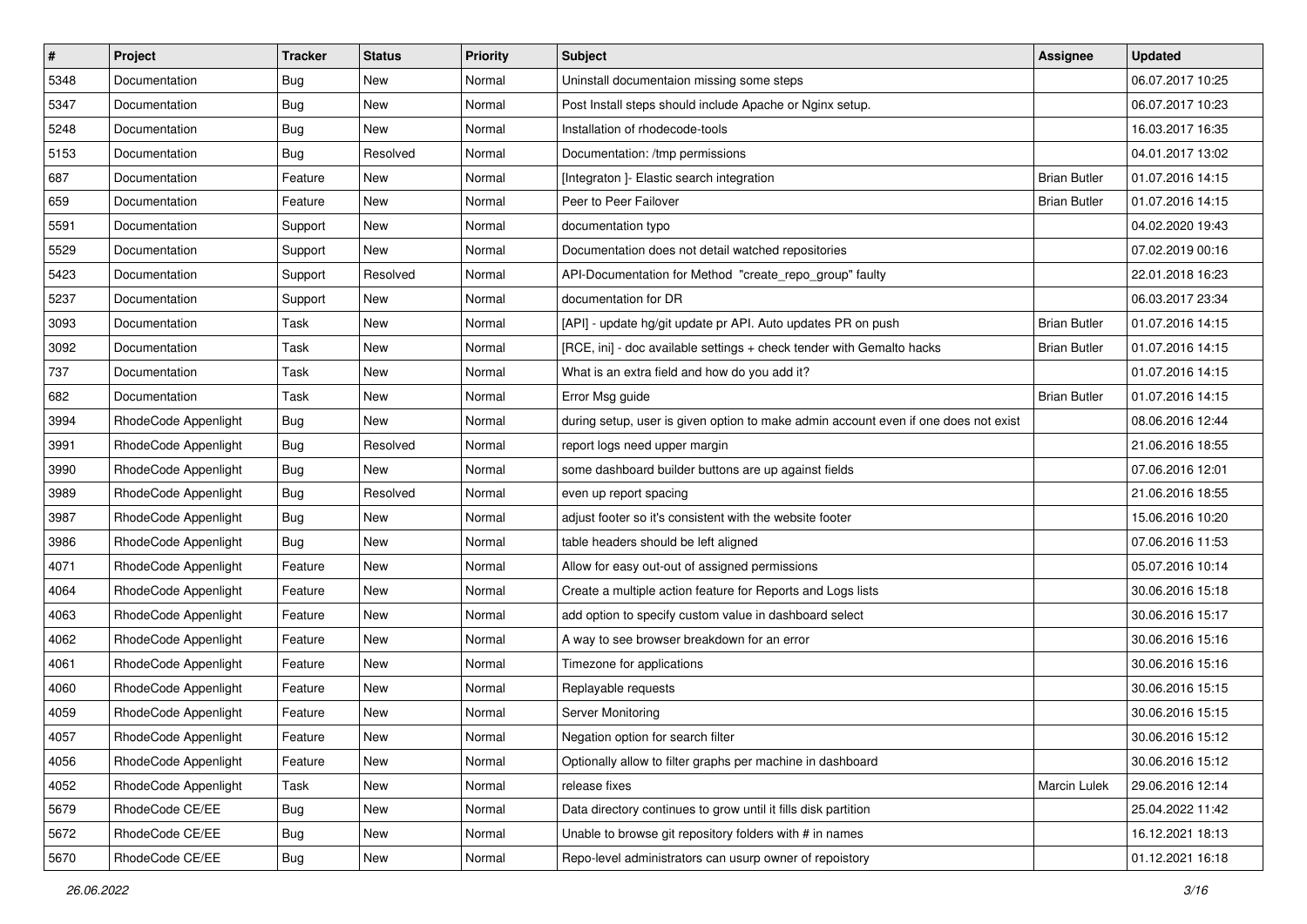| $\sharp$ | Project         | <b>Tracker</b> | <b>Status</b> | Priority | <b>Subject</b>                                                                                                                       | <b>Assignee</b> | <b>Updated</b>   |
|----------|-----------------|----------------|---------------|----------|--------------------------------------------------------------------------------------------------------------------------------------|-----------------|------------------|
| 5669     | RhodeCode CE/EE | <b>Bug</b>     | Resolved      | Normal   | Mercurial commit messages doesn't show cyrillic symbols                                                                              |                 | 01.10.2021 10:39 |
| 5664     | RhodeCode CE/EE | Bug            | New           | Normal   | Regression: When assigning permissions, cannot see own group in auto-complete<br>without special conditions                          |                 | 29.07.2021 10:49 |
| 5662     | RhodeCode CE/EE | Bug            | <b>New</b>    | Normal   | Full text search not working due to crash in whoosh                                                                                  |                 | 07.06.2022 08:31 |
| 5657     | RhodeCode CE/EE | Bug            | New           | Normal   | Error in maintenance page                                                                                                            |                 | 30.03.2021 15:09 |
| 5656     | RhodeCode CE/EE | Bug            | Resolved      | Normal   | Error for branch permission page                                                                                                     |                 | 30.04.2021 08:53 |
| 5655     | RhodeCode CE/EE | Bug            | Resolved      | Normal   | New public gist's id is always auto generated                                                                                        |                 | 01.07.2021 12:06 |
| 5654     | RhodeCode CE/EE | Bug            | New           | Normal   | Comment formatting broken when containing @ in a code block                                                                          |                 | 24.02.2021 12:10 |
| 5652     | RhodeCode CE/EE | Bug            | Resolved      | Normal   | Pull Requests: when title and descriptions contains character [] {} and () index out of<br>bound when attempting to comment/approve. |                 | 30.04.2021 08:53 |
| 5651     | RhodeCode CE/EE | Bug            | Resolved      | Normal   | Pull requests can get stuck if the diff is too large (it was created by mistake but we<br>can't open it to delete it)                |                 | 30.04.2021 08:53 |
| 5649     | RhodeCode CE/EE | Bug            | <b>New</b>    | Normal   | test-file-upload                                                                                                                     |                 | 17.12.2020 23:08 |
| 5644     | RhodeCode CE/EE | Bug            | New           | Normal   | PR inks to comments not working if files are collapsed                                                                               |                 | 02.12.2020 10:42 |
| 5634     | RhodeCode CE/EE | <b>Bug</b>     | Resolved      | Normal   | Quick Search Toolbar bugs out if pull request contains unicode double quote<br>character "                                           |                 | 12.10.2020 23:13 |
| 5633     | RhodeCode CE/EE | Bug            | Resolved      | Normal   | Moderately large pull requests fail because inefficient use of reviewer_data_json<br>column in pull requests table                   |                 | 12.10.2020 23:13 |
| 5632     | RhodeCode CE/EE | Bug            | <b>New</b>    | Normal   | Missing Parent Folder for Personal Repo lacks proper handling                                                                        |                 | 03.08.2020 07:56 |
| 5630     | RhodeCode CE/EE | <b>Bug</b>     | New           | Normal   | Inline comments do not follow the line of code                                                                                       |                 | 21.07.2020 11:25 |
| 5629     | RhodeCode CE/EE | Bug            | New           | Normal   | Diff truncated on small files                                                                                                        |                 | 21.07.2020 08:58 |
| 5626     | RhodeCode CE/EE | Bug            | New           | Normal   | Whoosh full-text indexing is fully indexing all repos, not recognizing forks                                                         |                 | 02.07.2020 19:24 |
| 5624     | RhodeCode CE/EE | Bug            | New           | Normal   | Timeout when trying to test SMTP email configuration                                                                                 |                 | 01.07.2020 20:01 |
| 5623     | RhodeCode CE/EE | Bug            | Resolved      | Normal   | Credentials for remote repository URL leaking in Repository Header                                                                   |                 | 22.07.2020 00:47 |
| 5620     | RhodeCode CE/EE | Bug            | Resolved      | Normal   | Regression of mail rendering in Thunderbird                                                                                          |                 | 15.06.2020 16:45 |
| 5619     | RhodeCode CE/EE | Bug            | Resolved      | Normal   | Setting Landing Commit to SVN Trunk results in Files tab hitting a 404                                                               |                 | 04.06.2020 23:51 |
| 5610     | RhodeCode CE/EE | Bug            | Resolved      | Normal   | Files navigation looses the at= <name> marker</name>                                                                                 | Daniel D        | 03.10.2021 23:23 |
| 5605     | RhodeCode CE/EE | <b>Bug</b>     | Resolved      | Normal   | Cannot set subversion compatibility to 1.10                                                                                          |                 | 30.03.2020 17:27 |
| 5599     | RhodeCode CE/EE | Bug            | Resolved      | Normal   | SVN navigation to trunk fails                                                                                                        | Daniel D        | 04.04.2020 11:21 |
| 5596     | RhodeCode CE/EE | Bug            | Resolved      | Normal   | Pull Request duplicated after description edit                                                                                       |                 | 14.04.2020 13:28 |
| 5594     | RhodeCode CE/EE | Bug            | Resolved      | Normal   | Credentials in Repository Settings for Pull requests are exposed                                                                     |                 | 28.05.2020 20:25 |
| 5590     | RhodeCode CE/EE | <b>Bug</b>     | New           | Normal   | Pull Request creation takes 2 minutes                                                                                                |                 | 28.05.2020 20:48 |
| 5588     | RhodeCode CE/EE | Bug            | New           | Normal   | wrong rendering of issue tracker pattern                                                                                             |                 | 29.01.2020 11:24 |
| 5587     | RhodeCode CE/EE | <b>Bug</b>     | Resolved      | Normal   | Broken metatags in 4.18.1                                                                                                            | Marcin Lulek    | 29.01.2020 11:46 |
| 5579     | RhodeCode CE/EE | Bug            | Resolved      | Normal   | JS bug when a commit message can be parsed as a number                                                                               | Daniel D        | 20.01.2020 10:04 |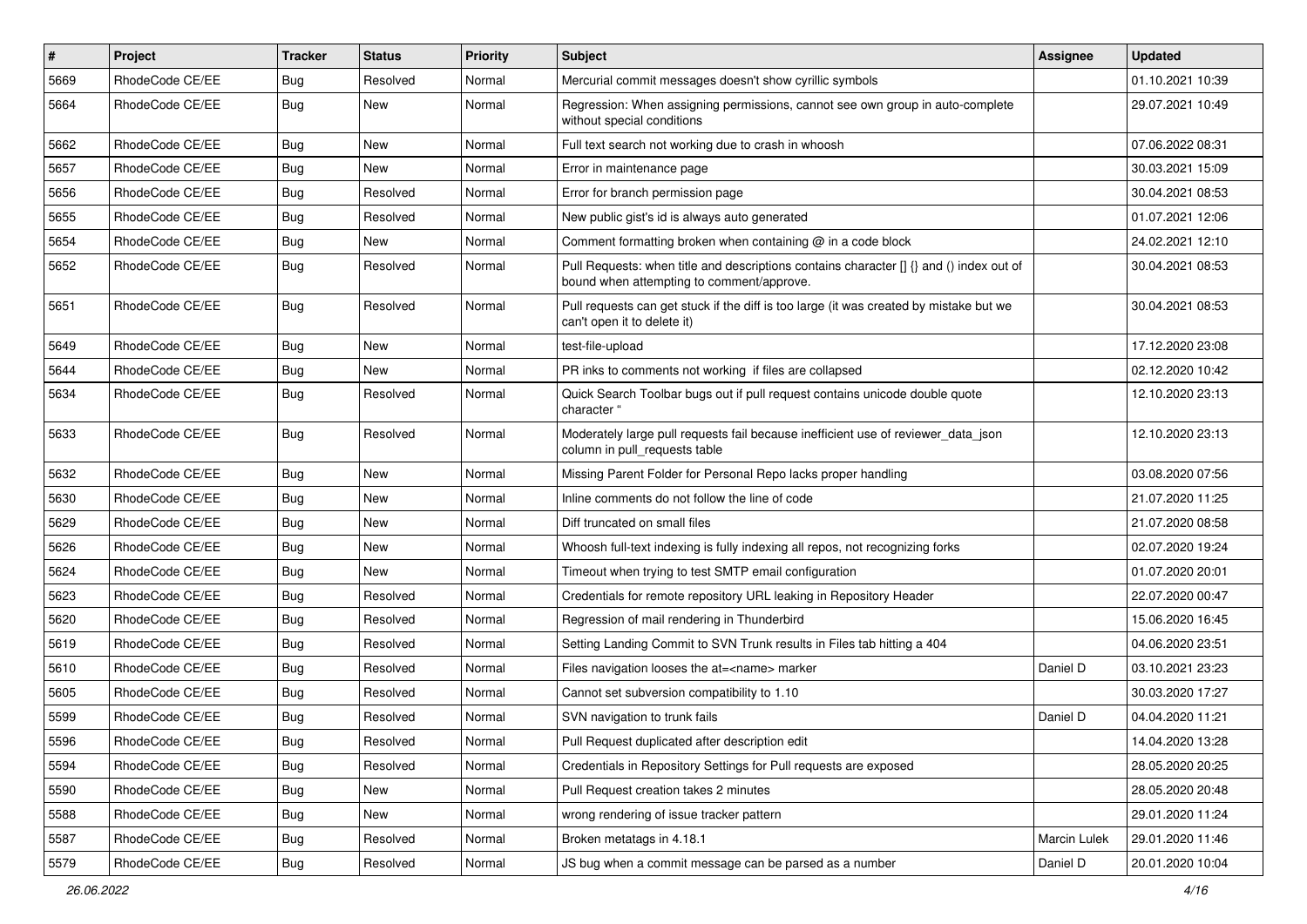| $\pmb{\#}$ | Project         | <b>Tracker</b> | <b>Status</b> | <b>Priority</b> | Subject                                                                                                           | <b>Assignee</b>    | <b>Updated</b>   |
|------------|-----------------|----------------|---------------|-----------------|-------------------------------------------------------------------------------------------------------------------|--------------------|------------------|
| 5573       | RhodeCode CE/EE | <b>Bug</b>     | Resolved      | Normal          | Wrong notification Base Url for Email-Integrations                                                                |                    | 16.01.2020 08:53 |
| 5571       | RhodeCode CE/EE | Bug            | Resolved      | Normal          | redmine does not work with firefox any more                                                                       |                    | 25.10.2019 12:38 |
| 5570       | RhodeCode CE/EE | Bug            | New           | Normal          | Remap repositories always fail in RhodeCode community                                                             |                    | 04.10.2019 14:50 |
| 5569       | RhodeCode CE/EE | Bug            | Resolved      | Normal          | SshWrapper error                                                                                                  |                    | 21.01.2020 02:02 |
| 5561       | RhodeCode CE/EE | Bug            | Resolved      | Normal          | PR diff doesn't update when target changes                                                                        |                    | 21.05.2020 11:53 |
| 5559       | RhodeCode CE/EE | Bug            | New           | Normal          | Timezone handling issue on repos list                                                                             |                    | 07.07.2019 22:19 |
| 5557       | RhodeCode CE/EE | Bug            | Resolved      | Normal          | Consider removing slashes from the RSS feed names                                                                 |                    | 31.10.2019 19:54 |
| 5556       | RhodeCode CE/EE | Bug            | New           | Normal          | After upgrade RhodeCode Enterprise, pull request via API adds repo owner as<br>default reviewer                   |                    | 01.01.2020 13:09 |
| 5555       | RhodeCode CE/EE | <b>Bug</b>     | Resolved      | Normal          | Making Repository Public does not update the Default User Permissions                                             |                    | 28.05.2020 20:26 |
| 5553       | RhodeCode CE/EE | Bug            | New           | Normal          | Exceptions Tracker - Exception ID: 140095575901360 after upgrade to the lastes<br>version                         | Thierry<br>Wynsdau | 10.07.2019 10:33 |
| 5550       | RhodeCode CE/EE | Bug            | <b>New</b>    | Normal          | 500 Internal Server Error   The server has either erred or is incapable of performing<br>the requested operation. |                    | 18.04.2019 17:12 |
| 5547       | RhodeCode CE/EE | Bug            | New           | Normal          | UI not consistent between Firefox and Chrome                                                                      |                    | 01.03.2019 23:35 |
| 5545       | RhodeCode CE/EE | Bug            | New           | Normal          | Merge commit to contain the username/reponame of the origin                                                       |                    | 28.02.2019 13:46 |
| 5540       | RhodeCode CE/EE | Bug            | New           | Normal          | Rhode Code 4.15.2 VCS Caching(?) behaviour                                                                        |                    | 25.02.2019 17:01 |
| 5538       | RhodeCode CE/EE | Bug            | <b>New</b>    | Normal          | internal server error (UnicodeDecodeError) during rhodecode-index request                                         |                    | 20.02.2019 14:43 |
| 5530       | RhodeCode CE/EE | Bug            | Resolved      | Normal          | Email integration has incorrect url                                                                               |                    | 09.02.2019 10:33 |
| 5521       | RhodeCode CE/EE | Bug            | Resolved      | Normal          | Proxing SVN http requests does not work when using prefix for rhodecode.                                          |                    | 28.02.2019 13:52 |
| 5518       | RhodeCode CE/EE | Bug            | Resolved      | Normal          | Zero-sized files in /rhodecode/config/rcextensions/examples                                                       |                    | 21.01.2020 02:18 |
| 5515       | RhodeCode CE/EE | <b>Bug</b>     | Resolved      | Normal          | PR default reviewer is incorrect                                                                                  |                    | 28.02.2019 13:52 |
| 5512       | RhodeCode CE/EE | Bug            | New           | Normal          | Show commit phase in summary view                                                                                 |                    | 09.11.2018 21:37 |
| 5509       | RhodeCode CE/EE | Bug            | New           | Normal          | Remove `!important attributes` from UI elements                                                                   |                    | 07.12.2018 07:40 |
| 5507       | RhodeCode CE/EE | <b>Bug</b>     | Resolved      | Normal          | Markdown rendering needs improvement                                                                              |                    | 15.08.2019 15:40 |
| 5506       | RhodeCode CE/EE | Bug            | <b>New</b>    | Normal          | Web UI fonts are not looking good and is difficult to read for people with low vision                             |                    | 26.10.2018 09:38 |
| 5505       | RhodeCode CE/EE | Bug            | Resolved      | Normal          | Notification emails from RhodeCode is garbled in Outlook 2016 web client                                          |                    | 07.12.2018 09:49 |
| 5500       | RhodeCode CE/EE | Bug            | New           | Normal          | How to enable/set "RC_SKIP_HOOKS" to disable svn hooks?                                                           |                    | 02.10.2018 07:45 |
| 5494       | RhodeCode CE/EE | Bug            | New           | Normal          | rccontrol's python package management causes slow VCS SSH                                                         |                    | 02.04.2019 11:56 |
| 5492       | RhodeCode CE/EE | Bug            | New           | Normal          | VCSServer + SVN 1.10                                                                                              |                    | 26.07.2018 15:01 |
| 5490       | RhodeCode CE/EE | Bug            | Resolved      | Normal          | Changes to repo group permissions via API are not audit logged                                                    |                    | 28.02.2019 13:52 |
| 5482       | RhodeCode CE/EE | Bug            | Resolved      | Normal          | Changing a repo's 'Remote pull uri' in its Settings fails with 'No repo type specified'                           |                    | 31.10.2018 08:37 |
| 5475       | RhodeCode CE/EE | Bug            | New           | Normal          | Unable to locate user in OpenLDAP directory via Idaps                                                             |                    | 08.06.2018 20:06 |
| 5471       | RhodeCode CE/EE | Bug            | New           | Normal          | Webhook integration failing: need more than 3 values to unpack                                                    |                    | 01.06.2018 02:26 |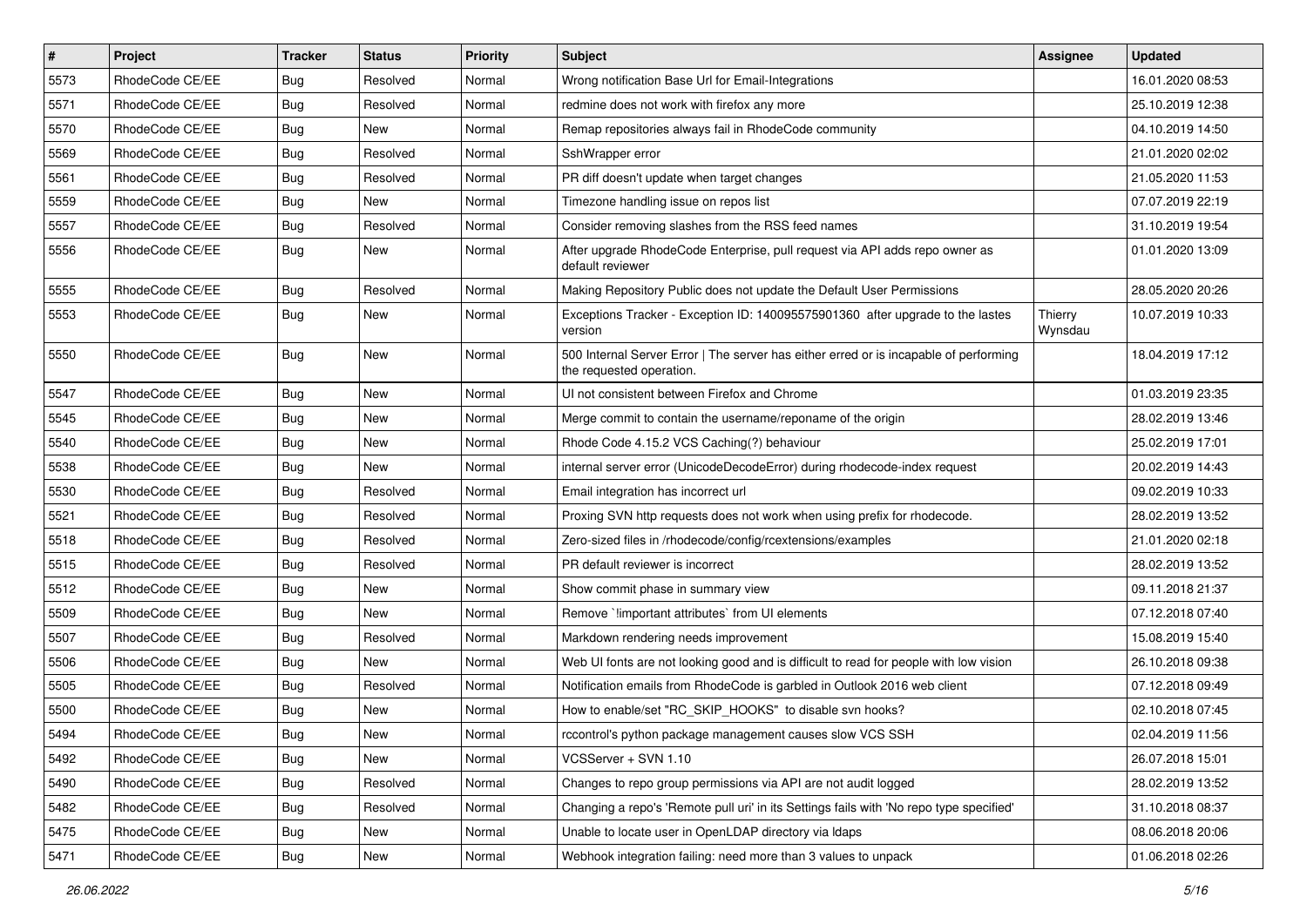| $\vert$ # | Project         | <b>Tracker</b> | <b>Status</b> | <b>Priority</b> | Subject                                                                                                                                                                              | <b>Assignee</b>              | <b>Updated</b>   |
|-----------|-----------------|----------------|---------------|-----------------|--------------------------------------------------------------------------------------------------------------------------------------------------------------------------------------|------------------------------|------------------|
| 5462      | RhodeCode CE/EE | Bug            | New           | Normal          | create repo api fails with celery enabled                                                                                                                                            |                              | 10.07.2018 17:49 |
| 5461      | RhodeCode CE/EE | Bug            | Resolved      | Normal          | Changes to user group permissions via API are not audit logged                                                                                                                       |                              | 30.08.2018 09:47 |
| 5457      | RhodeCode CE/EE | Bug            | Resolved      | Normal          | Internal server error on full-text search settings page with Elasticsearch                                                                                                           |                              | 16.04.2018 09:08 |
| 5444      | RhodeCode CE/EE | Bug            | Resolved      | Normal          | Error while creating a pull request on a Mercurial repository                                                                                                                        |                              | 17.04.2018 22:29 |
| 5412      | RhodeCode CE/EE | Bug            | Resolved      | Normal          | Webhook for "pullrequest commented" event returns incomplete data                                                                                                                    |                              | 27.02.2018 18:00 |
| 5410      | RhodeCode CE/EE | Bug            | New           | Normal          | After converting to CE, we get the following error when trying to view some repos in<br>the UI: "UnicodeDecodeError: 'ascii' codec can't decode byte" (full error in<br>Description) |                              | 25.01.2018 20:45 |
| 5406      | RhodeCode CE/EE | Bug            | New           | Normal          | <b>Installer Fails</b>                                                                                                                                                               |                              | 01.12.2017 11:52 |
| 5405      | RhodeCode CE/EE | Bug            | New           | Normal          | Add repository from UI leads to HTTP/404                                                                                                                                             |                              | 28.11.2017 11:39 |
| 5381      | RhodeCode CE/EE | Bug            | Resolved      | Normal          | Email integration changeset links invalid                                                                                                                                            |                              | 06.09.2017 12:29 |
| 5380      | RhodeCode CE/EE | <b>Bug</b>     | Resolved      | Normal          | repo commits pageintion error                                                                                                                                                        |                              | 06.09.2017 19:16 |
| 5379      | RhodeCode CE/EE | Bug            | Resolved      | Normal          | Journal RSS feed errors                                                                                                                                                              |                              | 01.09.2017 16:40 |
| 5376      | RhodeCode CE/EE | Bug            | Resolved      | Normal          | error: pretxnchangegroup.acl hook failed: acl: user "" denied on branch "default"                                                                                                    |                              | 16.08.2017 19:45 |
| 5371      | RhodeCode CE/EE | Bug            | <b>New</b>    | Normal          | Comment times in Pull Requests are off by 1 day                                                                                                                                      |                              | 10.04.2018 15:11 |
| 5337      | RhodeCode CE/EE | <b>Bug</b>     | Resolved      | Normal          | Possible memory leak after few Git Pull Requests                                                                                                                                     |                              | 08.08.2017 13:08 |
| 5304      | RhodeCode CE/EE | Bug            | Resolved      | Normal          | Email template not correct                                                                                                                                                           |                              | 31.10.2018 08:36 |
| 5297      | RhodeCode CE/EE | Bug            | Resolved      | Normal          | Locale fails on a SuSE system                                                                                                                                                        |                              | 31.10.2018 08:36 |
| 5277      | RhodeCode CE/EE | Bug            | Resolved      | Normal          | table id=user list table - Ajax error                                                                                                                                                |                              | 13.04.2017 01:04 |
| 5266      | RhodeCode CE/EE | Bug            | Resolved      | Normal          | Validate if changes in target branches get's propagated on Pull request updates                                                                                                      |                              | 05.04.2017 18:10 |
| 5259      | RhodeCode CE/EE | Bug            | Resolved      | Normal          | user-journal storage changes                                                                                                                                                         |                              | 12.04.2017 00:04 |
| 5257      | RhodeCode CE/EE | Bug            | New           | Normal          | Git repository with big binary file provokes error and strange behavior/memory leak<br>of RH.                                                                                        | Marcin<br>Kuzminski<br>[CTO] | 23.03.2017 22:02 |
| 5227      | RhodeCode CE/EE | Bug            | <b>New</b>    | Normal          | 400 during a svn checkout, file with special chars                                                                                                                                   |                              | 23.02.2017 17:43 |
| 5218      | RhodeCode CE/EE | Bug            | New           | Normal          | 500 when forking repository, when using special chars in password.                                                                                                                   |                              | 19.02.2017 21:46 |
| 5213      | RhodeCode CE/EE | Bug            | Resolved      | Normal          | Fixing Apache Proxy timeout issues                                                                                                                                                   |                              | 14.02.2017 09:44 |
| 5210      | RhodeCode CE/EE | Bug            | Resolved      | Normal          | webook problems                                                                                                                                                                      |                              | 13.02.2017 19:43 |
| 5164      | RhodeCode CE/EE | Bug            | Resolved      | Normal          | non-web calls are leaking session objects                                                                                                                                            |                              | 13.01.2017 01:30 |
| 4676      | RhodeCode CE/EE | <b>Bug</b>     | Resolved      | Normal          | Some admin passwords can make installation fail                                                                                                                                      |                              | 16.12.2016 16:16 |
| 4675      | RhodeCode CE/EE | Bug            | Resolved      | Normal          | Disk free inodes are displayed incorrectly                                                                                                                                           |                              | 13.12.2016 22:41 |
| 4306      | RhodeCode CE/EE | <b>Bug</b>     | Resolved      | Normal          | Issue to push file with character # on a SVN                                                                                                                                         |                              | 03.04.2017 16:44 |
| 4296      | RhodeCode CE/EE | <b>Bug</b>     | Resolved      | Normal          | [ee] Can not create pull requests with reviewers.                                                                                                                                    | Daniel D                     | 07.11.2016 21:17 |
| 4285      | RhodeCode CE/EE | <b>Bug</b>     | New           | Normal          | Intermittent error while trying to create or fork a repository                                                                                                                       |                              | 17.10.2016 22:42 |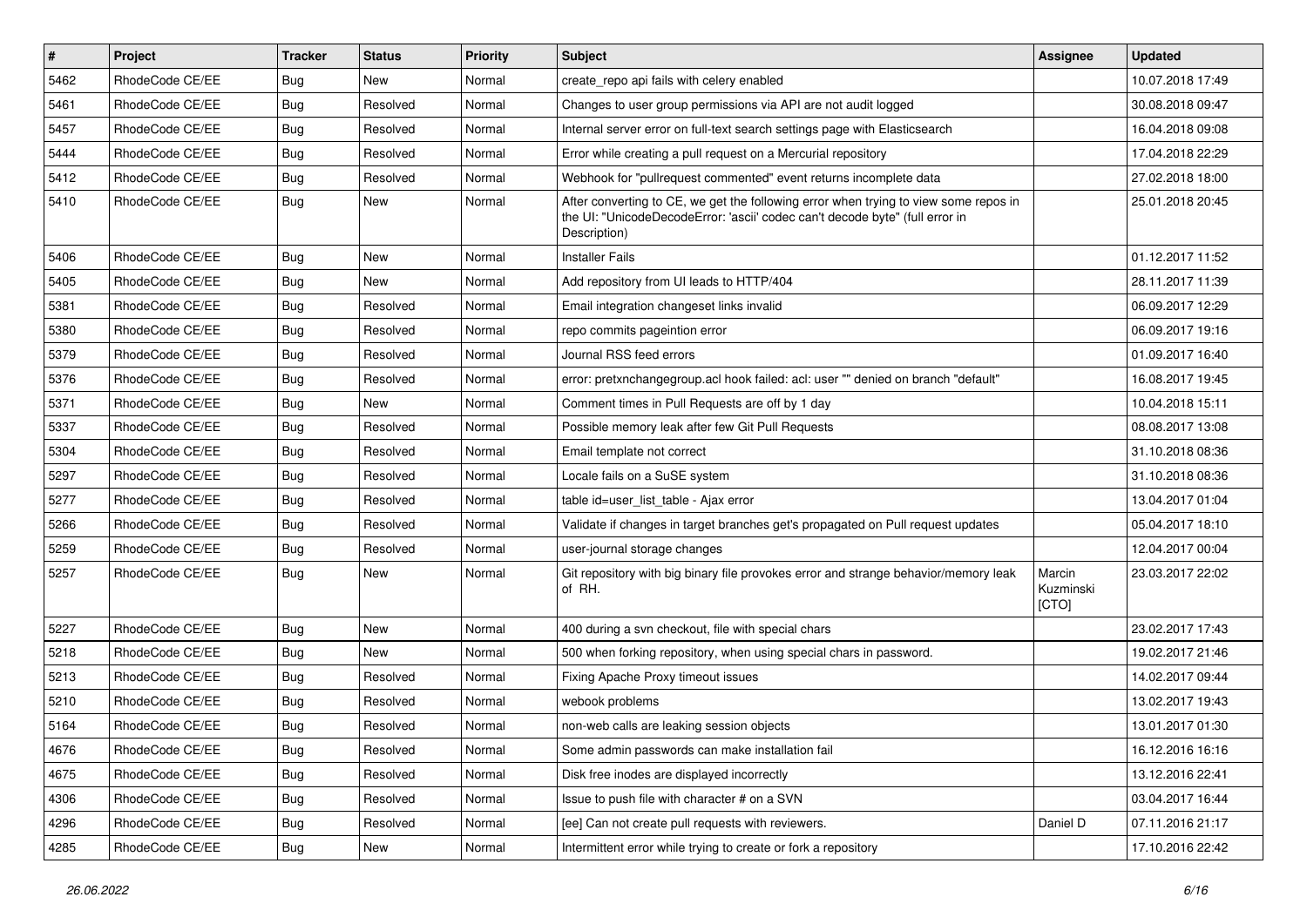| $\pmb{\#}$ | Project         | <b>Tracker</b> | <b>Status</b> | <b>Priority</b> | <b>Subject</b>                                                                                                       | Assignee                     | <b>Updated</b>   |
|------------|-----------------|----------------|---------------|-----------------|----------------------------------------------------------------------------------------------------------------------|------------------------------|------------------|
| 4279       | RhodeCode CE/EE | Bug            | Resolved      | Normal          | re-captcha validation is broken                                                                                      | Martin<br>Bornhold           | 26.10.2016 22:27 |
| 4278       | RhodeCode CE/EE | Bug            | Resolved      | Normal          | [admin] Clicking the save button in admin -> settings -> issue tracker leads to<br>exception if no patterns entered. | Daniel D                     | 18.10.2016 13:38 |
| 4277       | RhodeCode CE/EE | <b>Bug</b>     | Resolved      | Normal          | [frontend] System info page does not work correctly in safari.                                                       | Martin<br>Bornhold           | 04.11.2016 12:08 |
| 4276       | RhodeCode CE/EE | Bug            | Resolved      | Normal          | System info page uses mercurial/git versions from RhodeCode instead of VCSServer                                     | Marcin<br>Kuzminski<br>[CTO] | 14.11.2016 21:19 |
| 4274       | RhodeCode CE/EE | Bug            | Resolved      | Normal          | 500 error when push big objects                                                                                      |                              | 13.02.2017 19:53 |
| 4271       | RhodeCode CE/EE | Bug            | Resolved      | Normal          | Browsing new repository groups via SVN issue                                                                         | Martin<br>Bornhold           | 19.10.2016 11:11 |
| 4266       | RhodeCode CE/EE | <b>Bug</b>     | Resolved      | Normal          | Error 500 on integrations page after setting up Webhook                                                              |                              | 17.10.2016 15:35 |
| 4256       | RhodeCode CE/EE | Bug            | <b>New</b>    | Normal          | [ce, ee, ux] Source code highlight colors conflict with red/green inserted/deleted<br>blocks                         | Daniel D                     | 03.10.2016 05:00 |
| 4255       | RhodeCode CE/EE | Bug            | New           | Normal          | [translation, i18n] translation not being applied to integrations pages                                              |                              | 30.09.2016 15:56 |
| 4254       | RhodeCode CE/EE | Bug            | Resolved      | Normal          | [frontend] 500 Internal Server Error with i18n-ed pages                                                              | Lisa Quatmann                | 30.09.2016 14:38 |
| 4250       | RhodeCode CE/EE | <b>Bug</b>     | Resolved      | Normal          | Adding a reviewer into existing PR doesn't set a reason.                                                             | Marcin<br>Kuzminski<br>[CTO] | 07.10.2016 20:05 |
| 4247       | RhodeCode CE/EE | <b>Bug</b>     | Resolved      | Normal          | [vcs] Using current time as timestamp during archive creating leads to changing<br>hashes                            | Martin<br>Bornhold           | 28.09.2016 12:07 |
| 4224       | RhodeCode CE/EE | Bug            | Resolved      | Normal          | [docs] update docs re: removing old instances when switching editions                                                | Lisa Quatmann                | 11.10.2016 15:36 |
| 4208       | RhodeCode CE/EE | Bug            | <b>New</b>    | Normal          | [ce, ee] test errors get hidden by error page                                                                        | Daniel D                     | 14.09.2016 12:00 |
| 4190       | RhodeCode CE/EE | Bug            | New           | Normal          | [tests] fix or remove rst xss inline test                                                                            |                              | 22.08.2016 12:15 |
| 4189       | RhodeCode CE/EE | <b>Bug</b>     | <b>New</b>    | Normal          | [tests, git] count of commit ids is different for git than hg when comparing remote                                  |                              | 22.08.2016 12:34 |
| 4188       | RhodeCode CE/EE | Bug            | New           | Normal          | [tests, svn] changeset tests produce different results for svn                                                       |                              | 22.08.2016 09:54 |
| 4178       | RhodeCode CE/EE | Bug            | Resolved      | Normal          | RhodeCode EE OVA VM wont run on a ESX 6.0 host                                                                       | Marcin<br>Kuzminski<br>[CTO] | 15.09.2016 13:25 |
| 4121       | RhodeCode CE/EE | Bug            | Resolved      | Normal          | [ce, ee] server announcement has extra margin                                                                        | Lisa Quatmann                | 26.09.2016 14:00 |
| 4110       | RhodeCode CE/EE | Bug            | In Progress   | Normal          | [ce, ee] repos can be named _admin, _static                                                                          | Daniel D                     | 20.07.2016 19:51 |
| 4109       | RhodeCode CE/EE | <b>Bug</b>     | New           | Normal          | [files] The "switch to commit" widget is broken after using browser back button                                      |                              | 17.04.2018 21:50 |
| 4092       | RhodeCode CE/EE | Bug            | Feedback      | Normal          | [ce, ee] Redmine/JIRA integrations - smart commits                                                                   | Daniel D                     | 21.07.2016 12:59 |
| 4091       | RhodeCode CE/EE | <b>Bug</b>     | Resolved      | Normal          | [ce, ee] Redmine integration blocks for 30 seconds if redmine server not available                                   | Daniel D                     | 15.07.2016 12:26 |
| 4090       | RhodeCode CE/EE | Bug            | Resolved      | Normal          | test ticket                                                                                                          |                              | 09.03.2021 20:39 |
| 4089       | RhodeCode CE/EE | <b>Bug</b>     | Resolved      | Normal          | svn repository does not exist                                                                                        |                              | 12.06.2018 12:29 |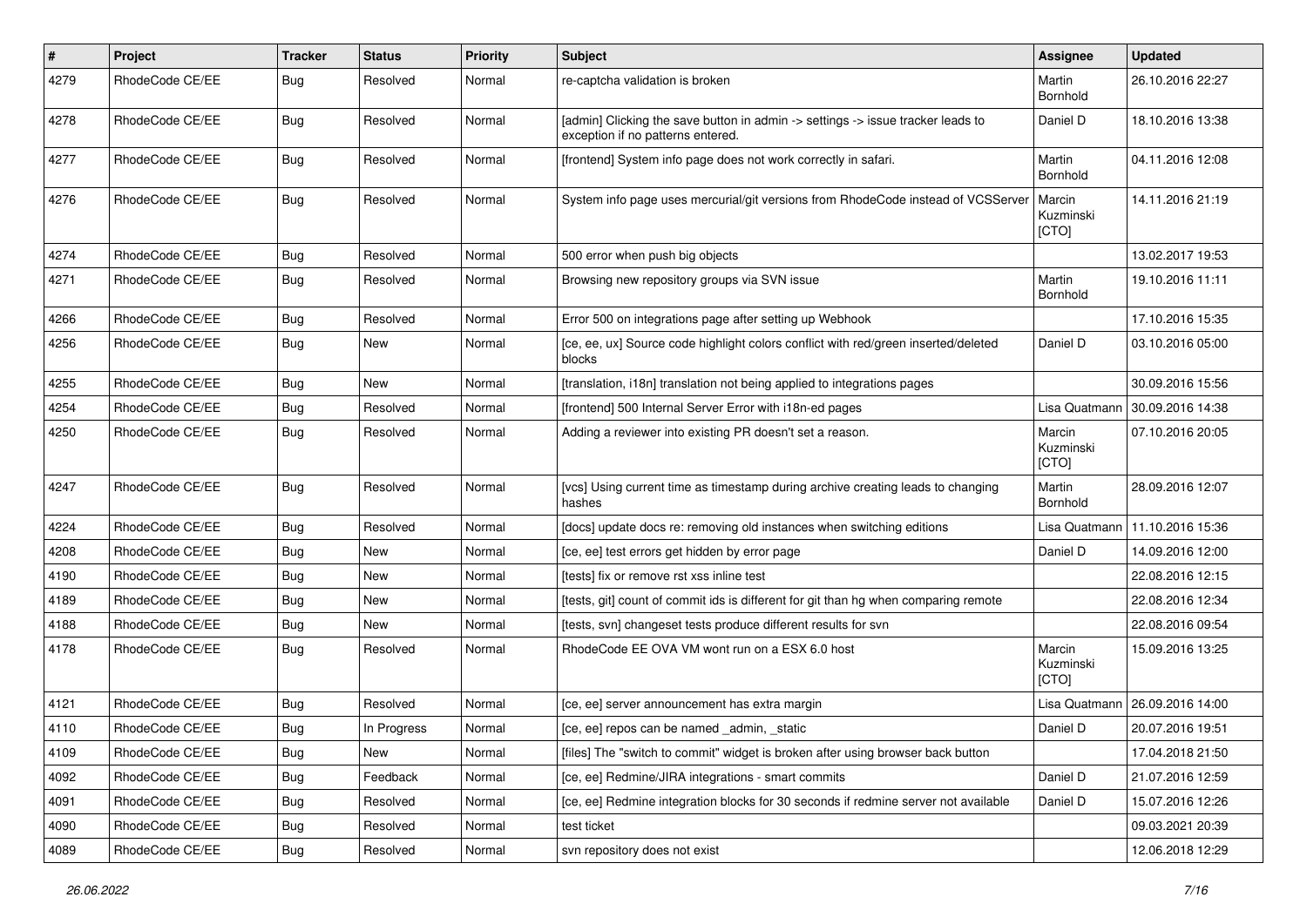| $\sharp$ | Project         | <b>Tracker</b> | <b>Status</b> | <b>Priority</b> | <b>Subject</b>                                                                          | Assignee                     | <b>Updated</b>   |
|----------|-----------------|----------------|---------------|-----------------|-----------------------------------------------------------------------------------------|------------------------------|------------------|
| 4065     | RhodeCode CE/EE | Bug            | Resolved      | Normal          | [ux, login] 404 on login after comment attempt                                          | Marcin<br>Kuzminski<br>[CTO] | 04.07.2016 00:40 |
| 4036     | RhodeCode CE/EE | Bug            | Resolved      | Normal          | encrypted clone_uri can throw unicodeerror after key change                             | Marcin<br>Kuzminski<br>[CTO] | 27.06.2016 19:38 |
| 4035     | RhodeCode CE/EE | Bug            | In Progress   | Normal          | failed to create whoosh index                                                           | Marcin<br>Kuzminski<br>[CTO] | 06.07.2016 00:04 |
| 3971     | RhodeCode CE/EE | Bug            | Resolved      | Normal          | [ce, vcs] Merge requests/Pull requests failing due to rebase problem                    | Johannes<br>Bornhold         | 19.07.2016 15:54 |
| 3963     | RhodeCode CE/EE | Bug            | New           | Normal          | [ce] Getting a newly added repo via remap/rescan via api gives no data                  |                              | 27.05.2016 05:02 |
| 3956     | RhodeCode CE/EE | Bug            | <b>New</b>    | Normal          | [ce] - svn commit with all 'None' properties (author, message, etc.)                    |                              | 23.05.2016 17:22 |
| 3950     | RhodeCode CE/EE | Bug            | Resolved      | Normal          | [ce, ee] trying to merge pr against a deleted branch/bookmark breaks the pr page        | Martin<br>Bornhold           | 27.10.2016 16:12 |
| 3939     | RhodeCode CE/EE | Bug            | <b>New</b>    | Normal          | [ux] changelog filter blank after going back in browser                                 |                              | 18.05.2016 14:50 |
| 3923     | RhodeCode CE/EE | Bug            | New           | Normal          | odd exception on running internal-code                                                  |                              | 09.08.2016 10:54 |
| 3922     | RhodeCode CE/EE | Bug            | New           | Normal          | svn backend returns different diff to git/hg backends                                   |                              | 11.05.2016 14:29 |
| 3555     | RhodeCode CE/EE | Bug            | Resolved      | Normal          | Then disabled repo location change the panel should explicitly state that it's disabled |                              | 25.04.2016 10:34 |
| 3549     | RhodeCode CE/EE | Bug            | Resolved      | Normal          | [4.0.0 regression], file source links use last commit id instead of current commit id   | Marcin<br>Kuzminski<br>[CTO] | 21.04.2016 16:10 |
| 3488     | RhodeCode CE/EE | Bug            | Resolved      | Normal          | [frontend, styling] update icon font                                                    | Lisa Quatmann                | 04.10.2016 13:27 |
| 3483     | RhodeCode CE/EE | Bug            | <b>New</b>    | Normal          | oauth: disable 3rd party registration if RhodeCode registration is disabled             | Marcin<br>Kuzminski<br>[CTO] | 13.04.2016 12:13 |
| 3441     | RhodeCode CE/EE | Bug            | <b>New</b>    | Normal          | [ux] clicking on line in file view scrolls to that line                                 |                              | 05.04.2016 13:35 |
| 3382     | RhodeCode CE/EE | Bug            | New           | Normal          | download superrepo with subrepos                                                        |                              | 25.03.2016 01:30 |
| 3357     | RhodeCode CE/EE | Bug            | Resolved      | Normal          | switch to sometimes fails to load files metadata                                        |                              | 30.03.2016 10:56 |
| 3351     | RhodeCode CE/EE | <b>Bug</b>     | New           | Normal          | Duplicate IP whitelist entry shows error flash                                          |                              | 21.03.2016 15:54 |
| 3334     | RhodeCode CE/EE | Bug            | New           | Normal          | Attempt to edit .coveragerc through the online file editor                              |                              | 17.03.2016 13:49 |
| 3250     | RhodeCode CE/EE | <b>Bug</b>     | New           | Normal          | Posting a comment message is very slow !                                                |                              | 17.03.2016 12:57 |
| 3022     | RhodeCode CE/EE | Bug            | New           | Normal          | SVN support with repositories groups                                                    |                              | 26.07.2016 18:25 |
| 2264     | RhodeCode CE/EE | Bug            | Resolved      | Normal          | New user password change doesn't actually require a password change.                    |                              | 12.08.2016 16:01 |
| 1404     | RhodeCode CE/EE | <b>Bug</b>     | Resolved      | Normal          | clone of really huge git repo (4gb) causes pyro to explode                              |                              | 07.02.2017 14:52 |
| 5653     | RhodeCode CE/EE | Feature        | New           | Normal          | Extend SSH clone to support cloning by repo id.                                         | Marcin<br>Kuzminski<br>[CTO] | 17.02.2021 12:58 |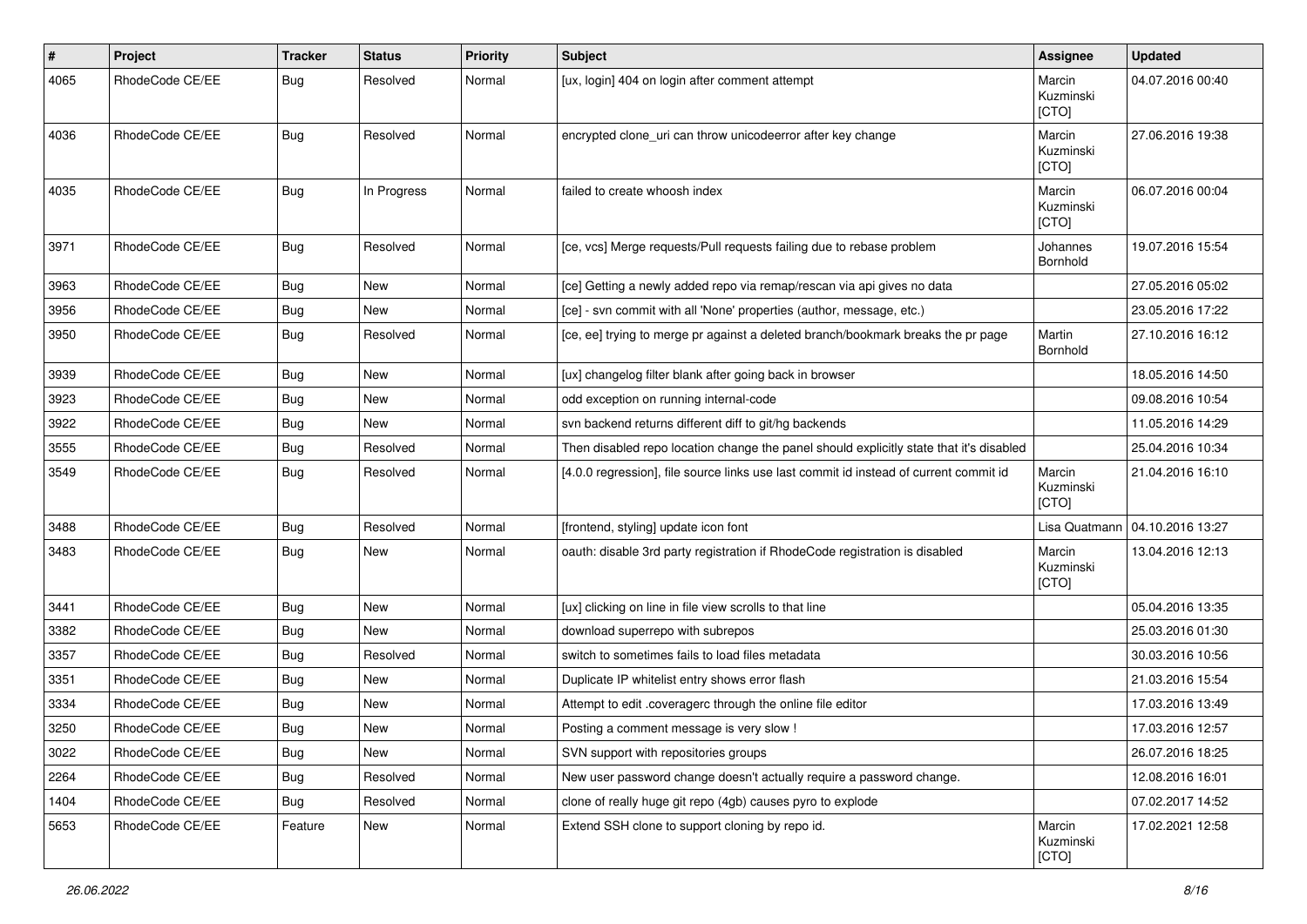| $\sharp$ | Project         | <b>Tracker</b> | <b>Status</b> | Priority | Subject                                                                                         | <b>Assignee</b>              | <b>Updated</b>                    |
|----------|-----------------|----------------|---------------|----------|-------------------------------------------------------------------------------------------------|------------------------------|-----------------------------------|
| 5642     | RhodeCode CE/EE | Feature        | Resolved      | Normal   | pull request version column in commit list                                                      |                              | 30.04.2021 08:53                  |
| 5641     | RhodeCode CE/EE | Feature        | <b>New</b>    | Normal   | "Add draft" / (x) button usability                                                              |                              | 30.11.2020 20:53                  |
| 5638     | RhodeCode CE/EE | Feature        | New           | Normal   | Add "Copy full url path" button                                                                 |                              | 05.02.2021 20:23                  |
| 5637     | RhodeCode CE/EE | Feature        | <b>New</b>    | Normal   | Clone URL templates - add per repository/namespace                                              |                              | 29.10.2020 09:38                  |
| 5635     | RhodeCode CE/EE | Feature        | Resolved      | Normal   | Remember column sorted by of the "Pull Requests You Participate In" table                       |                              | 30.11.2020 22:30                  |
| 5631     | RhodeCode CE/EE | Feature        | New           | Normal   | Change target of PR                                                                             |                              | 31.07.2020 17:05                  |
| 5617     | RhodeCode CE/EE | Feature        | New           | Normal   | Allow PRs to non-head bookmarks                                                                 |                              | 20.05.2020 12:25                  |
| 5615     | RhodeCode CE/EE | Feature        | Resolved      | Normal   | Misleading message in PR diff view "File was deleted in this version"                           | Daniel D                     | 23.04.2020 17:40                  |
| 5614     | RhodeCode CE/EE | Feature        | Resolved      | Normal   | Show context function name in hg diffs                                                          |                              | 23.04.2020 13:43                  |
| 5611     | RhodeCode CE/EE | Feature        | Resolved      | Normal   | Add information "is the pull request up to date?" in the PR page                                |                              | 03.10.2021 23:24                  |
| 5603     | RhodeCode CE/EE | Feature        | Resolved      | Normal   | Code search - highlight matching search terms                                                   |                              | 30.03.2020 11:16                  |
| 5602     | RhodeCode CE/EE | Feature        | Resolved      | Normal   | Copy full path only copies partial                                                              | Daniel D                     | 30.03.2020 16:04                  |
| 5601     | RhodeCode CE/EE | Feature        | Resolved      | Normal   | Default navigation should be by branch name not commit id                                       |                              | 04.06.2020 23:51                  |
| 5600     | RhodeCode CE/EE | Feature        | New           | Normal   | Change default repository landing page                                                          |                              | 27.01.2021 01:04                  |
| 5595     | RhodeCode CE/EE | Feature        | <b>New</b>    | Normal   | Group code review mail notification                                                             |                              | 03.03.2020 10:17                  |
| 5586     | RhodeCode CE/EE | Feature        | New           | Normal   | @mention should be a link                                                                       |                              | 29.01.2020 11:46                  |
| 5585     | RhodeCode CE/EE | Feature        | Resolved      | Normal   | Minimize downtime on rccontrol upgrade                                                          |                              | 27.03.2020 09:45                  |
| 5584     | RhodeCode CE/EE | Feature        | <b>New</b>    | Normal   | "update pull request link" message on vcs client                                                |                              | 23.01.2020 10:32                  |
| 5583     | RhodeCode CE/EE | Feature        | Resolved      | Normal   | rcextensions hook for pull request comment                                                      |                              | 23.04.2020 13:42                  |
| 5581     | RhodeCode CE/EE | Feature        | Resolved      | Normal   | expose `send_email` option in the HTTP API, for `comment_commit` and<br>`comment_pull_request`  | Daniel D                     | 29.01.2020 11:46                  |
| 5574     | RhodeCode CE/EE | Feature        | Resolved      | Normal   | hg: Information for external hooks                                                              |                              | 30.07.2020 15:40                  |
| 5548     | RhodeCode CE/EE | Feature        | <b>New</b>    | Normal   | Initial Search API                                                                              | Peter Colledge               | 07.07.2019 22:21                  |
| 5543     | RhodeCode CE/EE | Feature        | New           | Normal   | Repo API should have equivalent get_repo_audit_logs() to User API call<br>get_user_audit_logs() |                              | 26.02.2019 12:22                  |
| 5520     | RhodeCode CE/EE | Feature        | Resolved      | Normal   | Show the head commits shas when the merge is prevented due to multiple heads                    |                              | 28.02.2019 13:52                  |
| 5511     | RhodeCode CE/EE | Feature        | New           | Normal   | New feature to synchronize the fork with the remote repo from the summary page                  |                              | 13.11.2018 01:23                  |
| 5504     | RhodeCode CE/EE | Feature        | New           | Normal   | Buttons to copy commit hash and to expand the commit message in the repo<br>summary view        |                              | 26.10.2018 00:59                  |
| 5469     | RhodeCode CE/EE | Feature        | Resolved      | Normal   | elastisearch > 2.x not supported ?                                                              |                              | 21.01.2020 02:19                  |
| 5396     | RhodeCode CE/EE | Feature        | Resolved      | Normal   | Merge state with shadow repo should be created during pull request                              |                              | 12.10.2017 21:57                  |
| 5382     | RhodeCode CE/EE | Feature        | New           | Normal   | Support for repository aliases                                                                  | Marcin<br>Kuzminski<br>[CTO] | 04.09.2017 15:17                  |
| 5368     | RhodeCode CE/EE | Feature        | Resolved      | Normal   | Mercurial: Close branch before merging it                                                       |                              | Mathieu Cantin   21.01.2020 02:11 |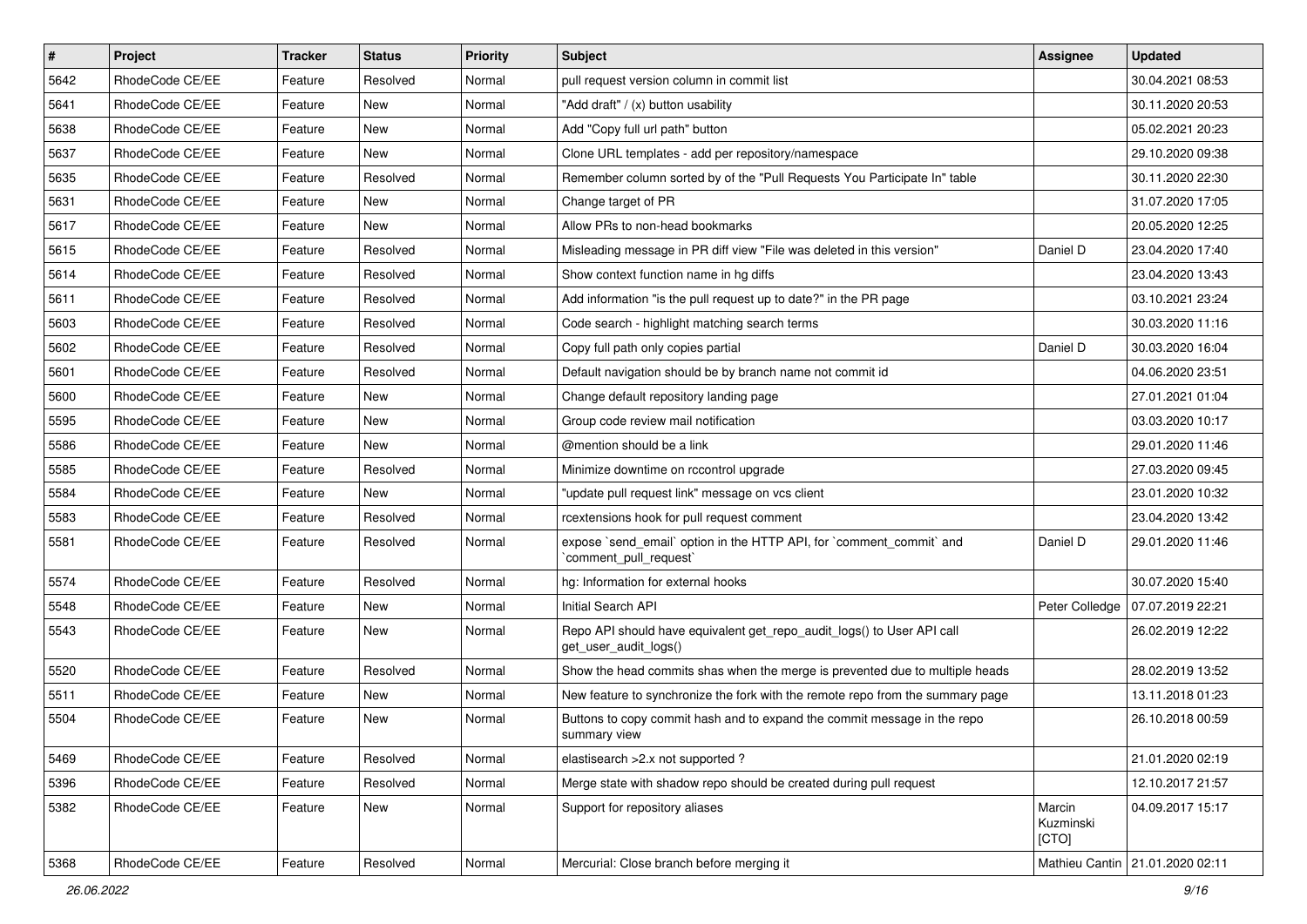| $\pmb{\#}$ | Project         | <b>Tracker</b> | <b>Status</b> | <b>Priority</b> | <b>Subject</b>                                                           | <b>Assignee</b>              | <b>Updated</b>   |
|------------|-----------------|----------------|---------------|-----------------|--------------------------------------------------------------------------|------------------------------|------------------|
| 5321       | RhodeCode CE/EE | Feature        | Resolved      | Normal          | Audit logs                                                               |                              | 21.06.2017 12:49 |
| 5316       | RhodeCode CE/EE | Feature        | In Progress   | Normal          | UI should provide checkout URL for a SVN path                            |                              | 06.11.2017 21:59 |
| 5278       | RhodeCode CE/EE | Feature        | New           | Normal          | Require support for git repositories of the form git://                  |                              | 13.04.2017 15:20 |
| 5273       | RhodeCode CE/EE | Feature        | <b>New</b>    | Normal          | Comment status                                                           |                              | 07.04.2017 13:10 |
| 5272       | RhodeCode CE/EE | Feature        | Resolved      | Normal          | Pull Request checklist                                                   |                              | 21.01.2020 02:09 |
| 5271       | RhodeCode CE/EE | Feature        | New           | Normal          | Private comments                                                         |                              | 07.04.2017 12:01 |
| 5256       | RhodeCode CE/EE | Feature        | New           | Normal          | Last repository access time.                                             |                              | 23.03.2017 16:34 |
| 5187       | RhodeCode CE/EE | Feature        | Resolved      | Normal          | changelog dynamic loading of commits                                     |                              | 12.06.2018 12:31 |
| 4301       | RhodeCode CE/EE | Feature        | New           | Normal          | [API] toggle force_password_reset in api for Idap users                  |                              | 28.10.2016 15:43 |
| 4272       | RhodeCode CE/EE | Feature        | <b>New</b>    | Normal          | Better SPAM protection                                                   |                              | 12.10.2016 11:14 |
| 4267       | RhodeCode CE/EE | Feature        | Resolved      | Normal          | [ce, ee] jira tracker integration wildcard project key support           | Daniel D                     | 10.10.2016 20:13 |
| 4232       | RhodeCode CE/EE | Feature        | New           | Normal          | [ce, ee, pr, compare] redo diffs, support side by side diffs, html diffs | Daniel D                     | 25.10.2016 15:40 |
| 4226       | RhodeCode CE/EE | Feature        | <b>New</b>    | Normal          | [settings, system info] add VCS and Channelstream status to System Info  |                              | 14.09.2016 16:45 |
| 4225       | RhodeCode CE/EE | Feature        | Resolved      | Normal          | [ce, ee] repo group integrations cascade to child repo groups            | Daniel D                     | 14.09.2016 11:12 |
| 4222       | RhodeCode CE/EE | Feature        | New           | Normal          | Configurable detection of READMEs                                        |                              | 09.09.2016 10:05 |
| 4219       | RhodeCode CE/EE | Feature        | Resolved      | Normal          | [ce, ee] Add mandatory reviewers for pull requests                       | Marcin<br>Kuzminski<br>[CTO] | 20.06.2017 15:23 |
| 4211       | RhodeCode CE/EE | Feature        | Resolved      | Normal          | [ce, ee] increase webhook flexibility                                    | Marcin<br>Kuzminski<br>[CTO] | 20.06.2022 10:55 |
| 4207       | RhodeCode CE/EE | Feature        | Resolved      | Normal          | Support for obsolescence markers in changelog UI                         |                              | 19.05.2017 16:14 |
| 4193       | RhodeCode CE/EE | Feature        | In Progress   | Normal          | Improve Filter Functionality in the Change Log                           | Marcin<br>Kuzminski<br>[CTO] | 22.09.2017 10:25 |
| 4192       | RhodeCode CE/EE | Feature        | Resolved      | Normal          | [ce, ee] slack/hipchat integrations group commits by branch pushed       |                              | 09.09.2016 19:01 |
| 4191       | RhodeCode CE/EE | Feature        | <b>New</b>    | Normal          | Add custom Image logo option to header                                   |                              | 22.08.2016 14:49 |
| 4183       | RhodeCode CE/EE | Feature        | Resolved      | Normal          | Different roles for PR reviewers                                         | Daniel D                     | 12.10.2020 23:13 |
| 4182       | RhodeCode CE/EE | Feature        | <b>New</b>    | Normal          | add direct link from notification to corresponding PR                    |                              | 19.08.2016 12:35 |
| 4175       | RhodeCode CE/EE | Feature        | Resolved      | Normal          | [ce, ee] repo group integrations                                         | Daniel D                     | 16.08.2016 20:00 |
| 4157       | RhodeCode CE/EE | Feature        | New           | Normal          | [integrations] Integrate with industry standard SW development tools     | Daniel D                     | 08.08.2016 12:55 |
| 4144       | RhodeCode CE/EE | Feature        | New           | Normal          | [ux] improve enable/disable of notifications                             |                              | 02.08.2016 17:19 |
| 4074       | RhodeCode CE/EE | Feature        | New           | Normal          | Edit review comment                                                      | Bartłomiej<br>Wołyńczyk      | 17.04.2018 21:51 |
| 4044       | RhodeCode CE/EE | Feature        | Resolved      | Normal          | <b>Branch permissions</b>                                                |                              | 30.08.2018 09:48 |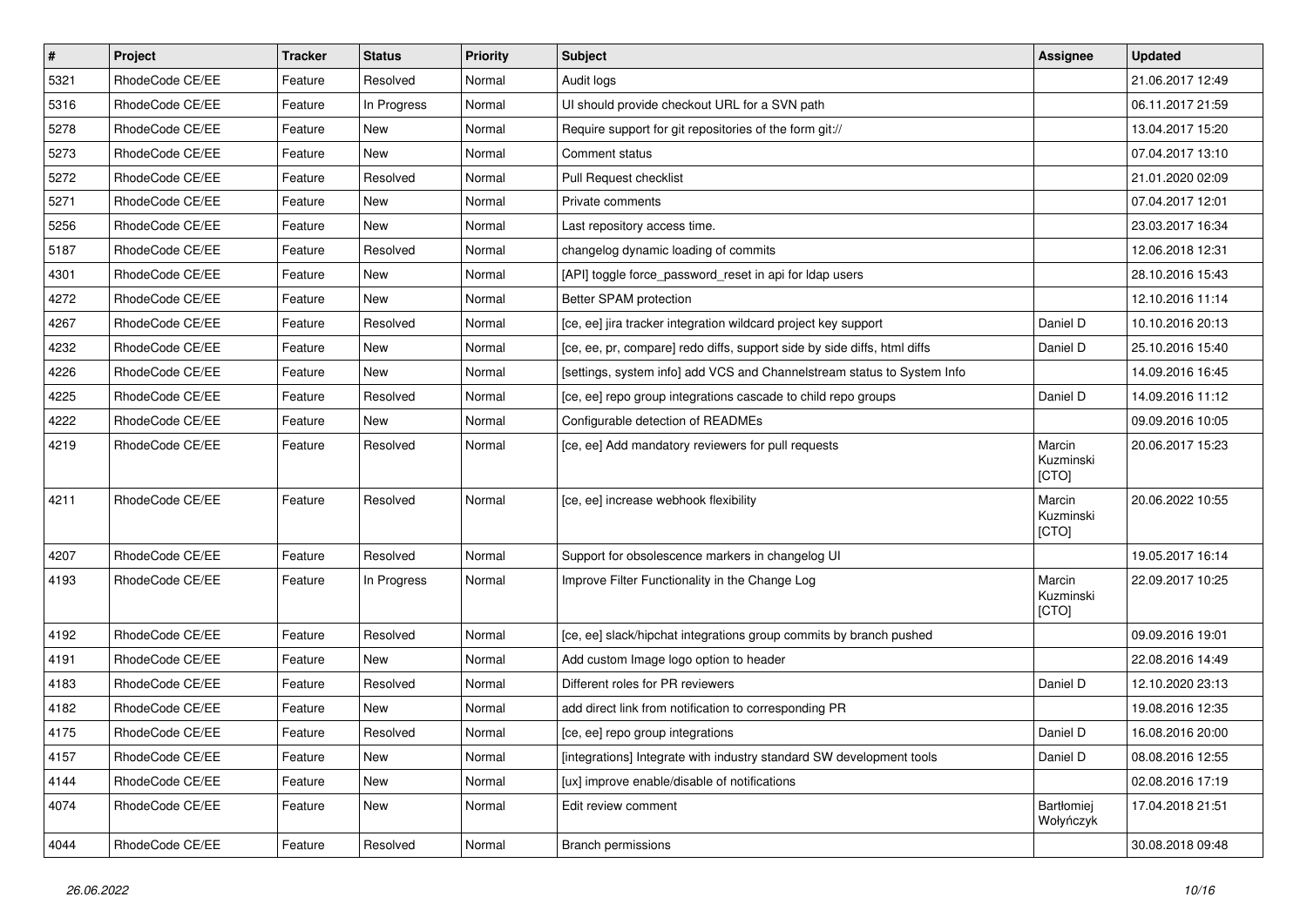| $\#$ | <b>Project</b>  | Tracker | <b>Status</b> | <b>Priority</b> | <b>Subject</b>                                                                                                                    | Assignee                     | <b>Updated</b>   |
|------|-----------------|---------|---------------|-----------------|-----------------------------------------------------------------------------------------------------------------------------------|------------------------------|------------------|
| 4000 | RhodeCode CE/EE | Feature | New           | Normal          | Make compare more functional                                                                                                      | Marcin<br>Kuzminski<br>[CTO] | 18.11.2017 19:11 |
| 3999 | RhodeCode CE/EE | Feature | Resolved      | Normal          | Add `send account information` to user creation page                                                                              |                              | 28.06.2016 15:22 |
| 3981 | RhodeCode CE/EE | Feature | Resolved      | Normal          | Add cloud hosting like Gitlab, GitHub                                                                                             |                              | 02.03.2020 09:14 |
| 3980 | RhodeCode CE/EE | Feature | New           | Normal          | Add CI engine                                                                                                                     |                              | 05.06.2016 21:32 |
| 3979 | RhodeCode CE/EE | Feature | <b>New</b>    | Normal          | Add kanban board                                                                                                                  |                              | 05.06.2016 21:20 |
| 3978 | RhodeCode CE/EE | Feature | New           | Normal          | Add bug tracker                                                                                                                   |                              | 05.06.2016 21:20 |
| 3977 | RhodeCode CE/EE | Feature | New           | Normal          | Wiki                                                                                                                              |                              | 05.06.2016 21:11 |
| 3486 | RhodeCode CE/EE | Feature | <b>New</b>    | Normal          | expose origin of permission in perm dict for users                                                                                |                              | 06.06.2016 10:54 |
| 3472 | RhodeCode CE/EE | Feature | New           | Normal          | Expose unified hooks that can be used in SSH backend                                                                              |                              | 14.04.2016 17:54 |
| 3460 | RhodeCode CE/EE | Feature | <b>New</b>    | Normal          | [ux, frontend] hide "show more" button when there is nothing more to show                                                         |                              | 11.04.2016 13:37 |
| 3455 | RhodeCode CE/EE | Feature | New           | Normal          | [ux] commit message search should render entire commit message                                                                    |                              | 07.04.2016 17:50 |
| 3440 | RhodeCode CE/EE | Feature | New           | Normal          | [design, ux] mock-up user interface for adding a branch/bookmark                                                                  |                              | 05.04.2016 09:21 |
| 3373 | RhodeCode CE/EE | Feature | <b>New</b>    | Normal          | Allow to create Bookmarks and Branches from UI                                                                                    |                              | 05.04.2016 09:21 |
| 2882 | RhodeCode CE/EE | Feature | New           | Normal          | Bulk comment submit                                                                                                               |                              | 17.03.2016 17:50 |
| 2817 | RhodeCode CE/EE | Feature | Resolved      | Normal          | Make largefiles downloadable from the interface                                                                                   |                              | 27.03.2017 14:04 |
| 2539 | RhodeCode CE/EE | Feature | Feedback      | Normal          | Recursive deletion of resources                                                                                                   |                              | 20.04.2016 08:52 |
| 1457 | RhodeCode CE/EE | Feature | New           | Normal          | add allow permissions inheritance on repo groups                                                                                  |                              | 22.09.2017 10:27 |
| 1131 | RhodeCode CE/EE | Feature | Resolved      | Normal          | Implement default reviewers for code review                                                                                       | Daniel D                     | 21.09.2016 18:28 |
| 1055 | RhodeCode CE/EE | Feature | Resolved      | Normal          | [pr, vcs] Expose the shadow repository of a pull request                                                                          | Martin<br>Bornhold           | 26.10.2016 10:33 |
| 148  | RhodeCode CE/EE | Feature | <b>New</b>    | Normal          | [comments] Add per file and multiline comments in a changeset                                                                     |                              | 25.05.2016 10:20 |
| 5677 | RhodeCode CE/EE | Support | New           | Normal          | PR cross merge                                                                                                                    |                              | 28.01.2022 16:59 |
| 5618 | RhodeCode CE/EE | Support | <b>New</b>    | Normal          | Getting HTTP 502 Bad Gateway when trying to push (or clone) on a slow network                                                     |                              | 27.05.2020 21:56 |
| 5609 | RhodeCode CE/EE | Support | Resolved      | Normal          | Change git diff algorithm                                                                                                         |                              | 31.03.2020 22:08 |
| 5593 | RhodeCode CE/EE | Support | New           | Normal          | SSH connections                                                                                                                   |                              | 17.02.2020 16:18 |
| 5554 | RhodeCode CE/EE | Support | Resolved      | Normal          | How to increase number of commits shown in pagination on dashboard and<br>changelog                                               |                              | 21.01.2020 02:08 |
| 5546 | RhodeCode CE/EE | Support | Resolved      | Normal          | experiments with mercurial 4.9                                                                                                    |                              | 26.03.2019 09:23 |
| 5544 | RhodeCode CE/EE | Support | Resolved      | Normal          | Use of authentication token with LDAP account results in account lockout when max<br>bad password attempts are configured in LDAP |                              | 27.02.2019 10:09 |
| 5541 | RhodeCode CE/EE | Support | New           | Normal          | <b>SVN Settings: Repository Patterns</b>                                                                                          |                              | 16.12.2019 15:35 |
| 5527 | RhodeCode CE/EE | Support | New           | Normal          | API: expose human readable failure reason                                                                                         |                              | 30.01.2019 17:43 |
| 5503 | RhodeCode CE/EE | Support | New           | Normal          | failed to upgrade to 4.13.3                                                                                                       |                              | 06.11.2018 18:28 |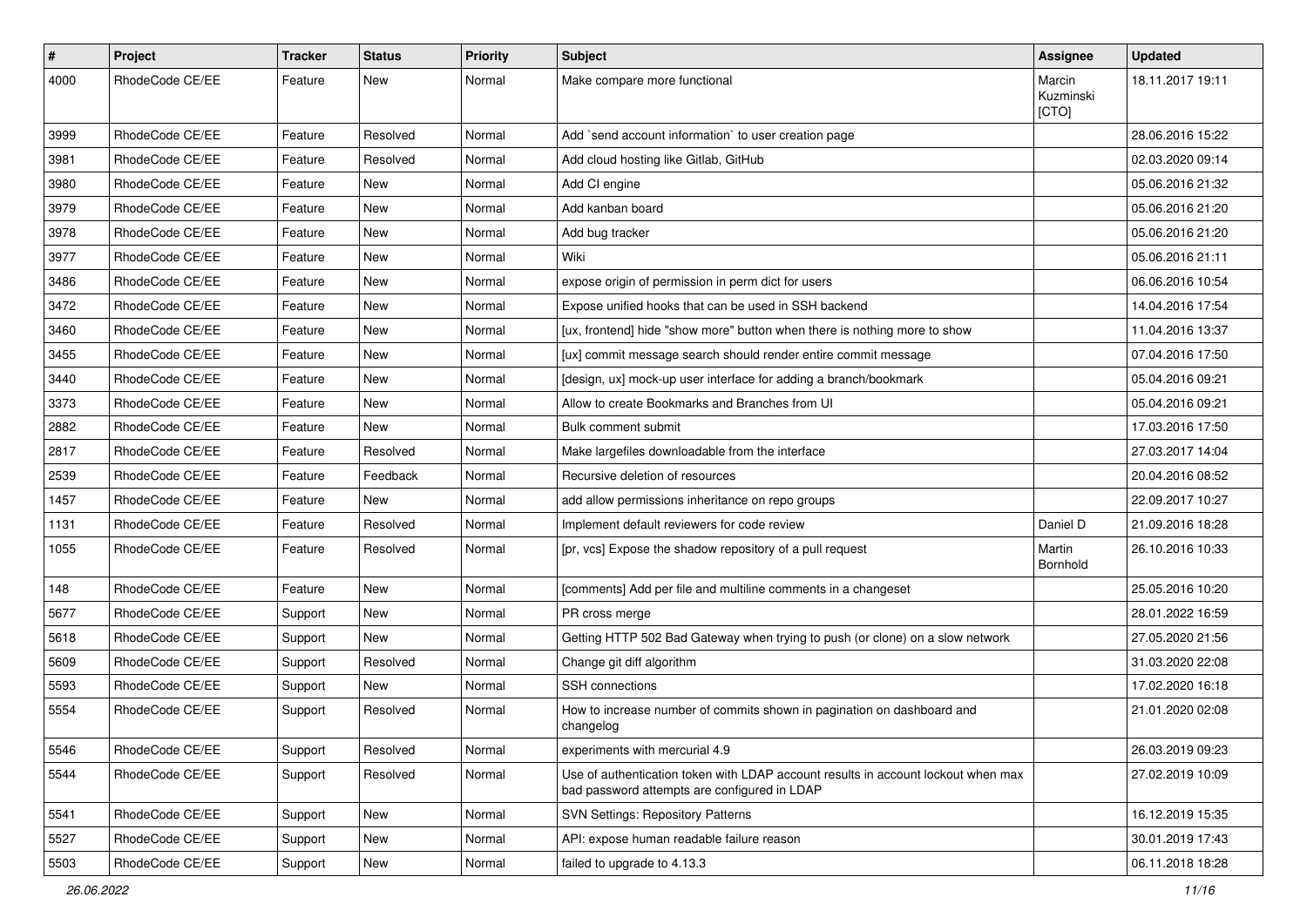| $\vert$ # | Project         | <b>Tracker</b> | <b>Status</b> | <b>Priority</b> | <b>Subject</b>                                                                            | <b>Assignee</b>                | <b>Updated</b>   |
|-----------|-----------------|----------------|---------------|-----------------|-------------------------------------------------------------------------------------------|--------------------------------|------------------|
| 5499      | RhodeCode CE/EE | Support        | New           | Normal          | ERROR [celery.worker.consumer.consumer] consumer: Cannot connect                          |                                | 11.09.2018 08:39 |
| 5497      | RhodeCode CE/EE | Support        | <b>New</b>    | Normal          | hg push hangs                                                                             |                                | 30.08.2018 22:15 |
| 5496      | RhodeCode CE/EE | Support        | New           | Normal          | database migration 4.11.6 mysql to 4.12.4 postgres                                        |                                | 27.08.2018 21:17 |
| 5495      | RhodeCode CE/EE | Support        | New           | Normal          | Idap to crowd users_groups sync source                                                    |                                | 10.09.2018 22:09 |
| 5484      | RhodeCode CE/EE | Support        | New           | Normal          | Setting up ssh, remote hg not found                                                       |                                | 06.07.2018 23:41 |
| 5468      | RhodeCode CE/EE | Support        | New           | Normal          | Check logic for updating last commit for repository groups                                |                                | 30.08.2018 09:47 |
| 5395      | RhodeCode CE/EE | Support        | Resolved      | Normal          | Svn protocols and performance                                                             |                                | 04.04.2019 18:08 |
| 5394      | RhodeCode CE/EE | Support        | New           | Normal          | SVN to Git / Mercurial Migration                                                          |                                | 03.10.2017 09:29 |
| 5375      | RhodeCode CE/EE | Support        | Resolved      | Normal          | How do I configure "Go to" to just search repository names?                               |                                | 16.08.2017 18:00 |
| 5269      | RhodeCode CE/EE | Support        | New           | Normal          | Upgrade from RC EE 3.7.1 to RC EE 4.x                                                     |                                | 29.06.2017 19:36 |
| 5255      | RhodeCode CE/EE | Support        | New           | Normal          | I can't access issues created by me from mail                                             |                                | 04.04.2017 11:28 |
| 4303      | RhodeCode CE/EE | Support        | New           | Normal          | rhodecode instance                                                                        |                                | 08.11.2016 16:32 |
| 4269      | RhodeCode CE/EE | Support        | Resolved      | Normal          | Allow flash messages to be permanently surpressed                                         | <b>Marcin Lulek</b>            | 14.10.2016 12:46 |
| 4252      | RhodeCode CE/EE | Support        | New           | Normal          | Backup & Recovery                                                                         |                                | 07.10.2016 19:47 |
| 4244      | RhodeCode CE/EE | Support        | Resolved      | Normal          | mod_dav_svn template error when using auth_realm with spaces in it                        | Martin<br>Bornhold             | 28.09.2016 12:07 |
| 4227      | RhodeCode CE/EE | Support        | Resolved      | Normal          | VBScript files detected as text/plain - no syntax highlighting                            |                                | 14.09.2016 22:38 |
| 4081      | RhodeCode CE/EE | Support        | Resolved      | Normal          | Receiving server 500 error when trying to clone repo from windows client using<br>eclipse |                                | 12.07.2016 14:30 |
| 3967      | RhodeCode CE/EE | Support        | In Progress   | Normal          | Server 500 error                                                                          |                                | 11.08.2016 13:39 |
| 3332      | RhodeCode CE/EE | Support        | <b>New</b>    | Normal          | LDAP settings page: Add button "test connection"                                          |                                | 17.03.2016 10:23 |
| 5537      | RhodeCode CE/EE | Task           | Resolved      | Normal          | Add owner to create_pull_request API                                                      |                                | 28.02.2019 13:52 |
| 5404      | RhodeCode CE/EE | Task           | New           | Normal          | Add an option to detach review rules when deleting an user                                |                                | 22.11.2017 11:23 |
| 5400      | RhodeCode CE/EE | Task           | New           | Normal          | User group - subgroup support                                                             |                                | 06.11.2017 22:00 |
| 5386      | RhodeCode CE/EE | Task           | Resolved      | Normal          | Increase security for Email Change                                                        | Marcin<br>Kuzminski<br>[CTO]   | 17.02.2018 17:29 |
| 5343      | RhodeCode CE/EE | Task           | Resolved      | Normal          | SSH key management and SSH support                                                        |                                | 18.08.2017 23:50 |
| 5326      | RhodeCode CE/EE | Task           | Resolved      | Normal          | Public usergroup profile                                                                  | <b>Bartłomiej</b><br>Wołyńczyk | 22.02.2018 15:44 |
| 5270      | RhodeCode CE/EE | Task           | New           | Normal          | Comments updates                                                                          | Bartłomiej<br>Wołyńczyk        | 17.04.2018 21:51 |
| 5265      | RhodeCode CE/EE | Task           | Resolved      | Normal          | Enable phases support                                                                     |                                | 11.05.2017 11:10 |
| 5235      | RhodeCode CE/EE | Task           | Resolved      | Normal          | relative image support                                                                    |                                | 10.03.2017 23:37 |
| 5229      | RhodeCode CE/EE | Task           | Resolved      | Normal          | add support for https://clipboardjs.com/                                                  |                                | 21.01.2020 02:19 |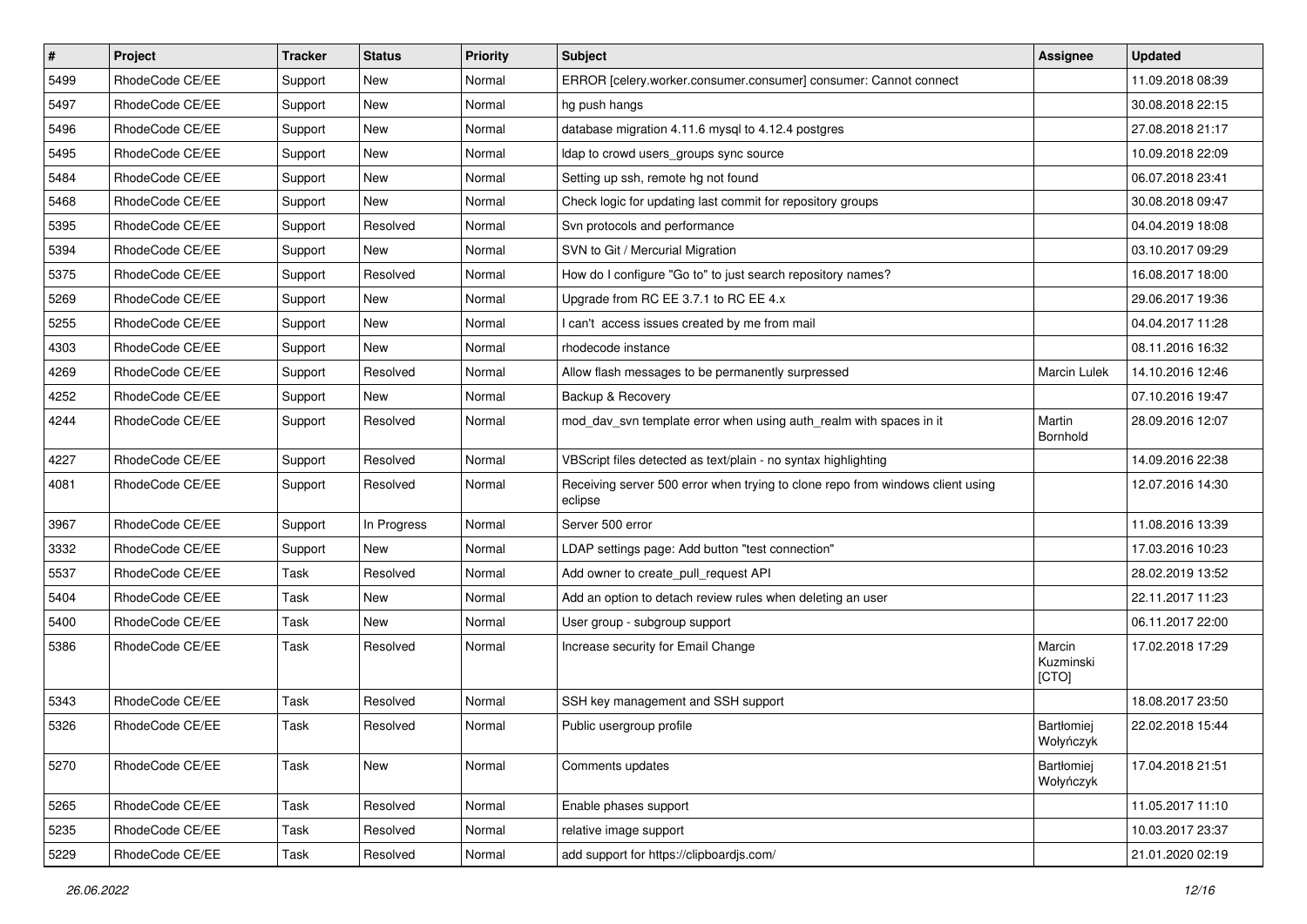| $\vert$ # | Project         | <b>Tracker</b> | <b>Status</b> | <b>Priority</b> | <b>Subject</b>                                                                                     | Assignee                     | <b>Updated</b>   |
|-----------|-----------------|----------------|---------------|-----------------|----------------------------------------------------------------------------------------------------|------------------------------|------------------|
| 5225      | RhodeCode CE/EE | Task           | Resolved      | Normal          | add tag of author/contribitor to comments                                                          |                              | 11.05.2017 11:10 |
| 5221      | RhodeCode CE/EE | Task           | Resolved      | Normal          | Missing comment type in emails                                                                     |                              | 19.02.2017 21:46 |
| 5203      | RhodeCode CE/EE | Task           | Resolved      | Normal          | optimise large repos speed                                                                         |                              | 08.09.2017 16:10 |
| 5202      | RhodeCode CE/EE | Task           | Resolved      | Normal          | run git gc and git repack on GIT repos when we have a scheduler via celery in<br>pyramid           |                              | 04.12.2017 20:49 |
| 5201      | RhodeCode CE/EE | Task           | Resolved      | Normal          | API: implement describe-methods                                                                    |                              | 13.02.2017 15:57 |
| 5200      | RhodeCode CE/EE | Task           | New           | Normal          | investigate search improvements                                                                    |                              | 16.12.2019 16:04 |
| 5198      | RhodeCode CE/EE | Task           | Resolved      | Normal          | remove pyro4 from enterprise                                                                       |                              | 07.02.2017 19:28 |
| 5184      | RhodeCode CE/EE | Task           | Resolved      | Normal          | bump pyramid to 1.7.X                                                                              |                              | 06.02.2017 21:50 |
| 5150      | RhodeCode CE/EE | Task           | Resolved      | Normal          | Password reset promts in my account should be hidden in accounts that are not of<br>type rhodecode | Marcin<br>Kuzminski<br>[CTO] | 02.01.2017 16:34 |
| 4678      | RhodeCode CE/EE | Task           | Resolved      | Normal          | Release 4.5.2                                                                                      |                              | 19.12.2016 17:32 |
| 4670      | RhodeCode CE/EE | Task           | Resolved      | Normal          | Release 4.5.1                                                                                      | Marcin<br>Kuzminski<br>[CTO] | 06.12.2016 21:13 |
| 4669      | RhodeCode CE/EE | Task           | <b>New</b>    | Normal          | disable pytest sugar on nix-build                                                                  |                              | 01.12.2016 12:52 |
| 4666      | RhodeCode CE/EE | Task           | Resolved      | Normal          | Bump git and mercurial to latest versions                                                          |                              | 02.12.2016 19:01 |
| 4312      | RhodeCode CE/EE | Task           | <b>New</b>    | Normal          | Storage location changes                                                                           |                              | 11.07.2017 13:31 |
| 4311      | RhodeCode CE/EE | Task           | Resolved      | Normal          | Diffs feedback                                                                                     | Daniel D                     | 26.11.2016 14:10 |
| 4305      | RhodeCode CE/EE | Task           | Resolved      | Normal          | Meta-tagging could be excluded from limit                                                          |                              | 09.11.2016 19:27 |
| 4299      | RhodeCode CE/EE | Task           | New           | Normal          | TEMPLATE repo groups                                                                               |                              | 22.09.2017 10:26 |
| 4297      | RhodeCode CE/EE | Task           | Resolved      | Normal          | redo the my-pull-requests page to use the datagrid                                                 | Marcin<br>Kuzminski<br>[CTO] | 01.11.2016 09:31 |
| 4290      | RhodeCode CE/EE | Task           | New           | Normal          | Allow to transplant the review status to merged commits                                            |                              | 17.04.2018 21:50 |
| 4288      | RhodeCode CE/EE | Task           | Resolved      | Normal          | [ce, ee] unify controllers that use diffs                                                          | Daniel D                     | 02.08.2017 11:41 |
| 4283      | RhodeCode CE/EE | Task           | Resolved      | Normal          | bump whoosh to 2.7.4 release                                                                       |                              | 13.12.2016 21:08 |
| 4282      | RhodeCode CE/EE | Task           | Resolved      | Normal          | Add inode limit together with disk usage                                                           | Marcin<br>Kuzminski<br>[CTO] | 19.10.2016 12:18 |
| 4281      | RhodeCode CE/EE | Task           | Resolved      | Normal          | Fix docs on To `increase database performance`                                                     | Marcin<br>Kuzminski<br>[CTO] | 18.10.2016 16:39 |
| 4246      | RhodeCode CE/EE | Task           | New           | Normal          | [ce, ee, vcs, git] add tests for annotated git tags                                                | Daniel D                     | 13.02.2018 18:03 |
| 4245      | RhodeCode CE/EE | Task           | Resolved      | Normal          | Convert control command to use http mode by default                                                | Marcin<br>Kuzminski<br>[CTO] | 14.10.2016 16:13 |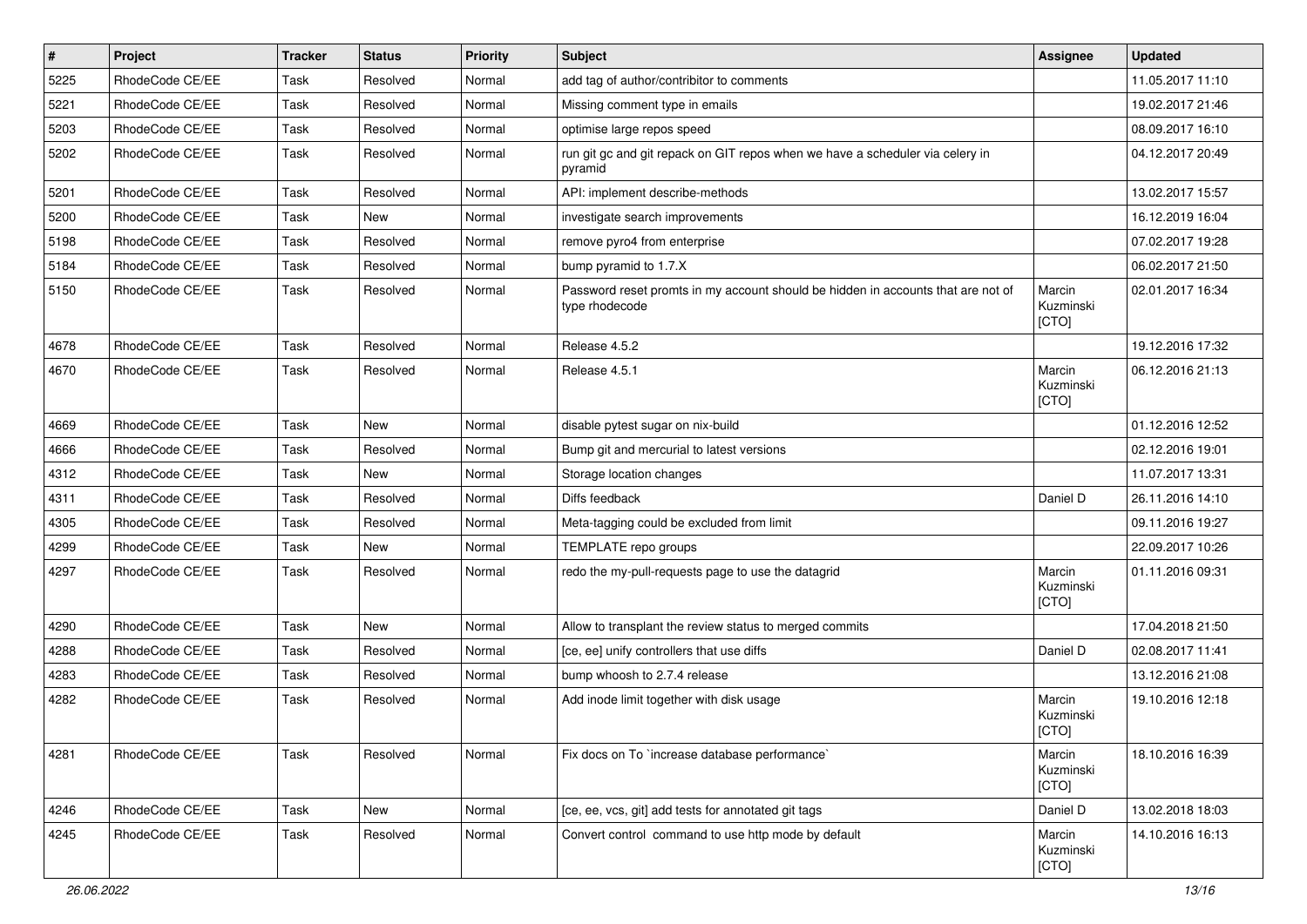| $\vert$ # | Project         | Tracker | <b>Status</b> | <b>Priority</b> | Subject                                                                                               | Assignee                     | <b>Updated</b>   |
|-----------|-----------------|---------|---------------|-----------------|-------------------------------------------------------------------------------------------------------|------------------------------|------------------|
| 4238      | RhodeCode CE/EE | Task    | Resolved      | Normal          | default reviewers updates                                                                             | Daniel D                     | 06.10.2016 14:26 |
| 4237      | RhodeCode CE/EE | Task    | Resolved      | Normal          | Enable HTTP support                                                                                   | Martin<br>Bornhold           | 12.10.2016 11:51 |
| 4234      | RhodeCode CE/EE | Task    | New           | Normal          | prepare and test RhodeCode VM image for AWS                                                           | <b>Marcin Lulek</b>          | 11.07.2017 13:32 |
| 4216      | RhodeCode CE/EE | Task    | <b>New</b>    | Normal          | [ux, renderers] implement consistent rendering for text fields                                        |                              | 06.09.2016 11:46 |
| 4203      | RhodeCode CE/EE | Task    | Resolved      | Normal          | Get rid of svn.proxy.parent path root, and replace it with reading storage location<br>from Database  | Martin<br>Bornhold           | 22.09.2016 14:31 |
| 4202      | RhodeCode CE/EE | Task    | Resolved      | Normal          | Polish the 503.html page                                                                              | Daniel D                     | 30.08.2016 23:54 |
| 4197      | RhodeCode CE/EE | Task    | New           | Normal          | [ce, ee] get list of users with their permissions to a repository                                     | Daniel D                     | 22.09.2017 10:30 |
| 4194      | RhodeCode CE/EE | Task    | Resolved      | Normal          | move svn http backend out of labs into a real VCS settings                                            | Lisa Quatmann                | 14.09.2016 23:16 |
| 4181      | RhodeCode CE/EE | Task    | Resolved      | Normal          | Integrations: allow root repos only integrations                                                      | Daniel D                     | 31.08.2016 17:44 |
| 4180      | RhodeCode CE/EE | Task    | Resolved      | Normal          | integrations: possible limit the updates sent                                                         | Daniel D                     | 22.08.2016 12:22 |
| 4179      | RhodeCode CE/EE | Task    | New           | Normal          | [ce, ee] refine perms summary list                                                                    | Daniel D                     | 14.09.2016 12:09 |
| 4169      | RhodeCode CE/EE | Task    | Resolved      | Normal          | re-architecture celery support                                                                        |                              | 17.11.2017 19:21 |
| 4163      | RhodeCode CE/EE | Task    | New           | Normal          | [ce, ee] celery refactor + upgrade                                                                    |                              | 15.08.2016 12:32 |
| 4153      | RhodeCode CE/EE | Task    | Resolved      | Normal          | Optimize readme fetching by changing the system of readme detection                                   | Johannes<br>Bornhold         | 09.09.2016 10:17 |
| 4151      | RhodeCode CE/EE | Task    | Resolved      | Normal          | [packaging] Subversion to current 1.9.X                                                               |                              | 09.09.2016 10:18 |
| 4147      | RhodeCode CE/EE | Task    | <b>New</b>    | Normal          | [ce, ee, docs] Events documentation                                                                   | Daniel D                     | 15.08.2016 12:33 |
| 4140      | RhodeCode CE/EE | Task    | Resolved      | Normal          | Check middleware chain status, and Verify that special middleware is catching<br>exceptions correctly |                              | 23.08.2016 12:13 |
| 4120      | RhodeCode CE/EE | Task    | New           | Normal          | [ce] replace get_repo_nodes api                                                                       | Daniel D                     | 17.04.2018 21:49 |
| 4108      | RhodeCode CE/EE | Task    | Resolved      | Normal          | Release 4.2.2                                                                                         |                              | 14.10.2016 13:08 |
| 4051      | RhodeCode CE/EE | Task    | New           | Normal          | [ux, renderering] Consistent formatting on text fields.                                               |                              | 22.09.2017 10:27 |
| 4045      | RhodeCode CE/EE | Task    | New           | Normal          | File permissions                                                                                      |                              | 17.04.2018 21:49 |
| 4003      | RhodeCode CE/EE | Task    | Resolved      | Normal          | User personal repository groups improvements                                                          |                              | 07.11.2016 16:12 |
| 3556      | RhodeCode CE/EE | Task    | Resolved      | Normal          | Disable and rename initial repo scan flag                                                             | Marcin<br>Kuzminski<br>[CTO] | 22.04.2016 14:33 |
| 3504      | RhodeCode CE/EE | Task    | In Progress   | Normal          | [routing] Move static assets under a common prefix                                                    |                              | 19.07.2016 12:27 |
| 3484      | RhodeCode CE/EE | Task    | New           | Normal          | oauth: reduce required permissions for 3rd party                                                      |                              | 13.04.2016 12:33 |
| 3454      | RhodeCode CE/EE | Task    | Feedback      | Normal          | [ce/ee] visually differentiate the two editions                                                       | Marcin<br>Kuzminski<br>[CTO] | 10.08.2016 03:30 |
| 3377      | RhodeCode CE/EE | Task    | New           | Normal          | extra fields types extensions                                                                         |                              | 24.03.2016 15:23 |
| 3376      | RhodeCode CE/EE | Task    | New           | Normal          | Repo action plugins                                                                                   |                              | 24.03.2016 15:21 |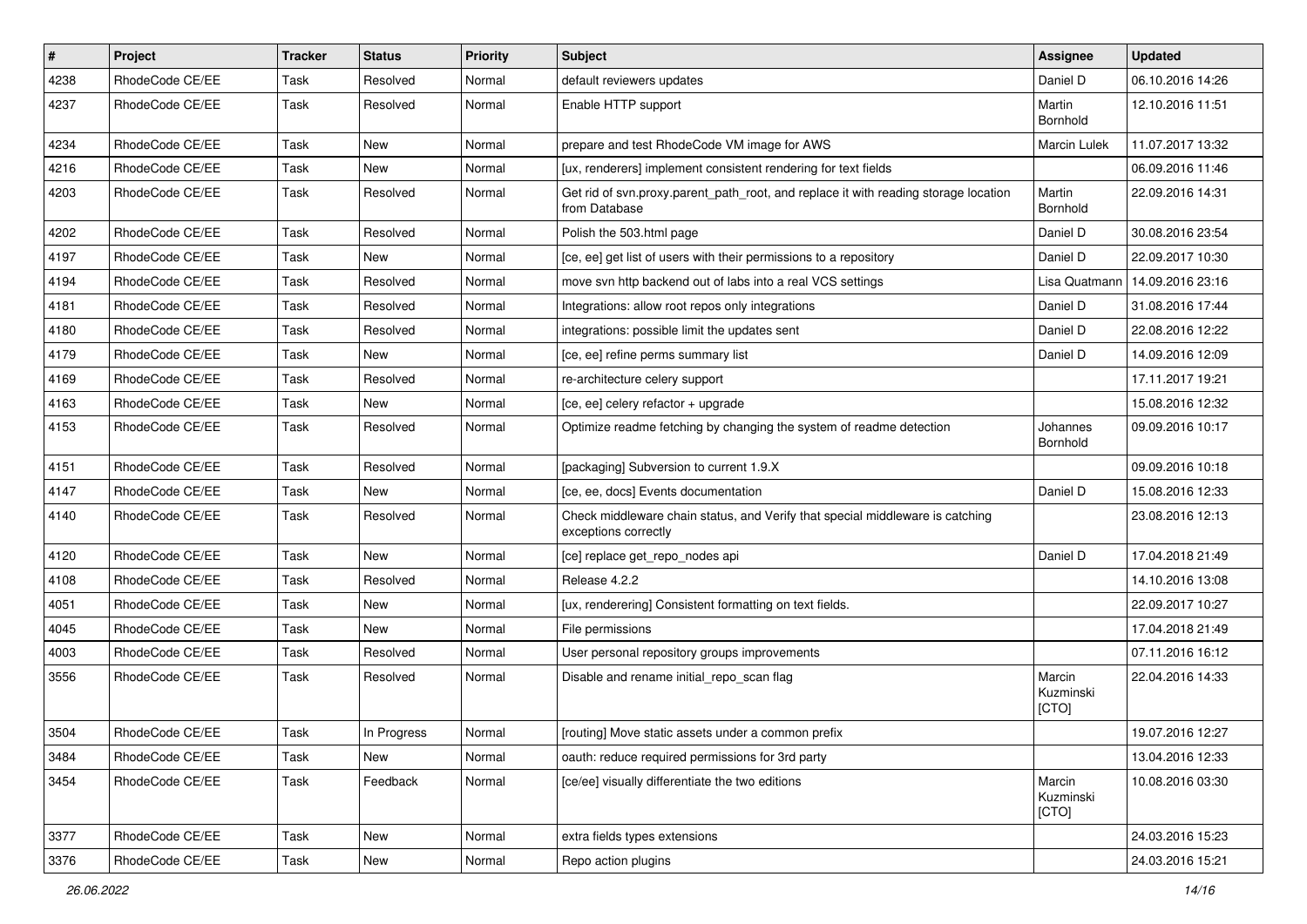| $\sharp$ | Project              | <b>Tracker</b> | <b>Status</b> | <b>Priority</b> | <b>Subject</b>                                                                                | <b>Assignee</b>              | <b>Updated</b>   |
|----------|----------------------|----------------|---------------|-----------------|-----------------------------------------------------------------------------------------------|------------------------------|------------------|
| 3362     | RhodeCode CE/EE      | Task           | New           | Normal          | auth-plugins, indicate visually that plugin is turned on but NOT enabled                      |                              | 22.03.2016 19:03 |
| 3261     | RhodeCode CE/EE      | Task           | New           | Normal          | mousetrap.js bump to latest 1.5.X version                                                     |                              | 17.03.2016 12:52 |
| 3260     | RhodeCode CE/EE      | Task           | New           | Normal          | api: expose get repo node method                                                              |                              | 17.03.2016 12:56 |
| 3239     | RhodeCode CE/EE      | Task           | Resolved      | Normal          | Catch all route for repo page or repo group page is always executing checks for<br>every page |                              | 21.04.2016 11:30 |
| 2944     | RhodeCode CE/EE      | Task           | New           | Normal          | Bump gunicorn to 19.4 version                                                                 |                              | 17.03.2016 12:58 |
| 2844     | RhodeCode CE/EE      | Task           | New           | Normal          | Update Bcrypt to a maintained version                                                         |                              | 17.02.2018 20:37 |
| 2744     | RhodeCode CE/EE      | Task           | Resolved      | Normal          | Deprecating Internet Explorer                                                                 |                              | 06.07.2016 12:04 |
| 5535     | RhodeCode Control    | Bug            | New           | Normal          | improper rollback on upgrade failure                                                          |                              | 09.02.2019 21:12 |
| 5501     | RhodeCode Control    | Bug            | <b>New</b>    | Normal          | rccontrol throwing rccontrol.lib.exceptions.SupervisorFailedToStart                           |                              | 19.05.2022 19:32 |
| 5582     | RhodeCode Control    | Feature        | New           | Normal          | Add the version number of a PR in the HTTP API                                                |                              | 15.01.2020 10:45 |
| 5534     | RhodeCode Control    | Feature        | New           | Normal          | extract/preload subcommand                                                                    |                              | 14.02.2019 14:45 |
| 5533     | RhodeCode Control    | Feature        | In Progress   | Normal          | Support busybox tar                                                                           |                              | 09.02.2019 22:09 |
| 5531     | RhodeCode Tools      | Bug            | New           | Normal          | rhodecode-index: default cli opts overwrite given mapping file                                |                              | 17.07.2020 17:36 |
| 5450     | RhodeCode Tools      | Bug            | New           | Normal          | rhodecode-api get_license_info no longer works                                                |                              | 17.07.2018 15:01 |
| 3333     | RhodeCode Tools      | Task           | New           | Normal          | Create rhodecode-tools backup command for backup of RhodeCode Enterprise                      |                              | 17.03.2016 12:43 |
| 5598     | Documentation        | Bug            | New           | Low             | Typo in force delete command                                                                  |                              | 19.03.2020 20:10 |
| 5439     | Documentation        | Bug            | <b>New</b>    | Low             | JIRA Integration description: Wrong sample link                                               |                              | 14.02.2018 14:25 |
| 5408     | Documentation        | Task           | Resolved      | Low             | Upate nginx documentation for non standard SSL port                                           |                              | 12.07.2018 23:21 |
| 5342     | RhodeCode Appenlight | Bug            | <b>New</b>    | Low             | Broken link [Applications Modify application]                                                 |                              | 21.06.2017 21:21 |
| 4220     | RhodeCode Appenlight | Feature        | <b>New</b>    | Low             | Search params allow sorting of result.                                                        |                              | 06.09.2016 16:33 |
| 4017     | RhodeCode Appenlight | Feature        | New           | Low             | application logos need help                                                                   |                              | 14.06.2016 11:52 |
| 5612     | RhodeCode CE/EE      | Bug            | <b>New</b>    | Low             | CPU cores getting maxed out by VCSServer on Repository Size request                           |                              | 03.10.2021 23:25 |
| 5575     | RhodeCode CE/EE      | Bug            | Resolved      | Low             | Filtering username containing '-' does not work in Admin audit log panel                      |                              | 20.01.2020 10:04 |
| 5558     | RhodeCode CE/EE      | Bug            | Resolved      | Low             | Commit compare window covers text                                                             |                              | 08.07.2019 18:12 |
| 5522     | RhodeCode CE/EE      | Bug            | Resolved      | Low             | vcsserver fails when url contains extra "/"                                                   |                              | 28.02.2019 13:52 |
| 5460     | RhodeCode CE/EE      | Bug            | New           | Low             | Repo creation stuck when remote clone returns partial http code 500                           |                              | 06.07.2018 19:14 |
| 4155     | RhodeCode CE/EE      | <b>Bug</b>     | Resolved      | Low             | Date of Last Change is not displayed correctly                                                | Marcin<br>Kuzminski<br>[CTO] | 21.01.2020 02:20 |
| 4154     | RhodeCode CE/EE      | Bug            | New           | Low             | [ce, ee] user register via github captcha                                                     |                              | 05.08.2016 22:51 |
| 4040     | RhodeCode CE/EE      | <b>Bug</b>     | New           | Low             | [ce, ee] logout when logged out causes 403 Cross-site request forgery detected                |                              | 23.06.2016 13:40 |
| 3615     | RhodeCode CE/EE      | Bug            | New           | Low             | (OperationalError) too many SQL variables on admin journal page                               |                              | 06.05.2016 11:45 |
| 5643     | RhodeCode CE/EE      | Feature        | Resolved      | Low             | jump to bottom of review                                                                      |                              | 30.04.2021 08:53 |